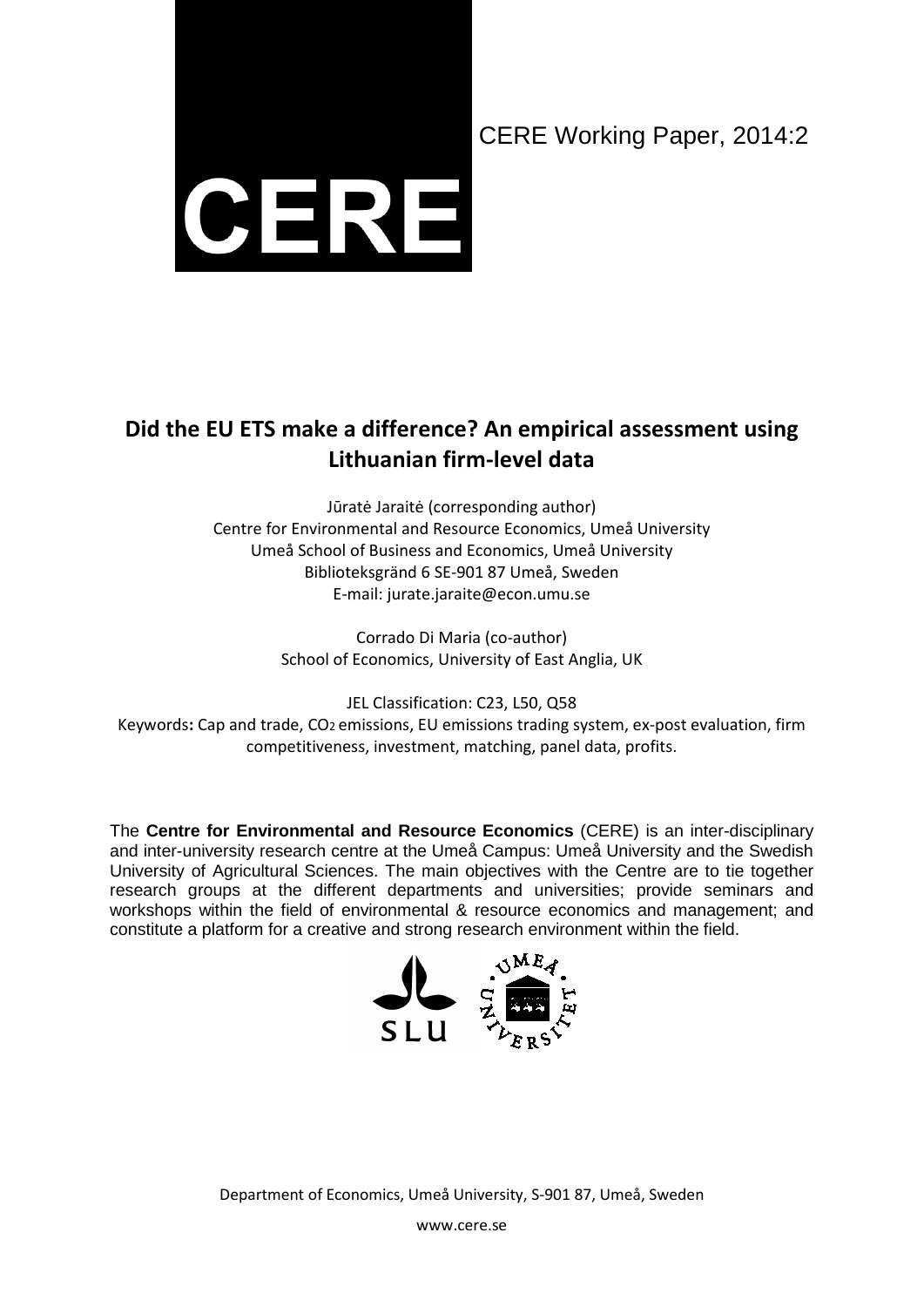# **Title: Did the EU ETS make a difference? An empirical assessment using Lithuanian firm-level data**

Dr. Jūratė Jaraitė (corresponding author) Centre for Environmental and Resource Economics, Umeå University Umeå School of Business and Economics, Umeå University Biblioteksgränd 6 SE-901 87 Umeå, Sweden E-mail: jurate.jaraite@econ.umu.se

Dr. Corrado Di Maria (co-author)

School of Economics, University of East Anglia, UK

JEL Classification: C23, L50, Q58

Keywords: Cap and trade, CO<sub>2</sub> emissions, EU emissions trading system, ex-post evaluation,

firm competitiveness, investment, matching, panel data, profits.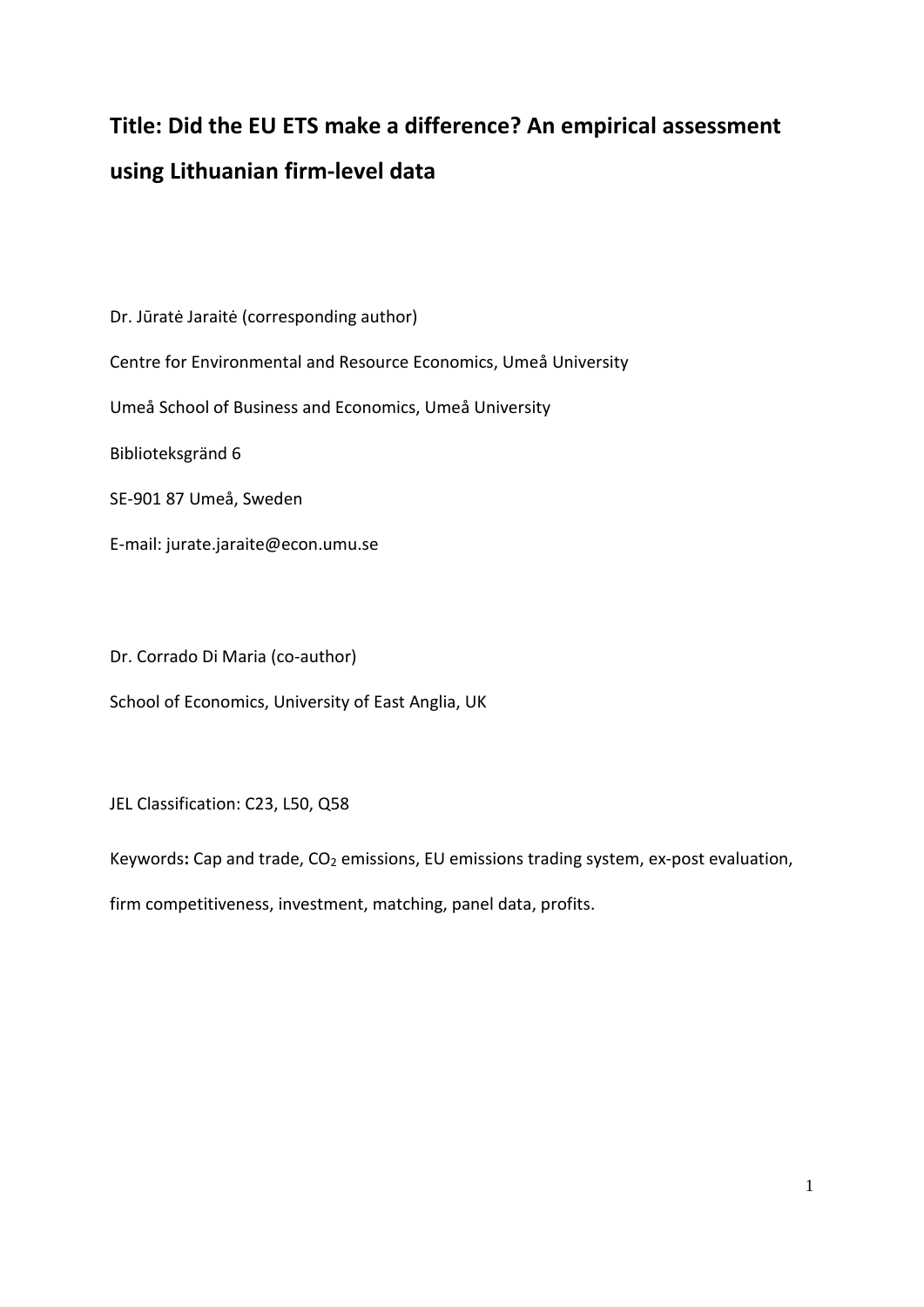**Abstract.** We use a panel dataset of about 5,000 Lithuanian firms between 2003 and 2010, to assess the impact of the EU ETS on the environmental and economic performance of participating firms. Using a matching methodology, we are able to estimate the causal impact of EU ETS participation on  $CO<sub>2</sub>$  emissions,  $CO<sub>2</sub>$  intensity, investment behaviour and profitability of participating firms. Our results show that ETS participation did not lead to a reduction in  $CO<sub>2</sub>$  emissions, while we identify a slight improvement in  $CO<sub>2</sub>$  intensity. ETS participants are shown to have retired part of their less efficient capital stock, and to have made modest additional investments from 2010. We also show that the EU ETS did not represent a drag on the profitability of participating firms.

#### **1. Introduction**

As the post-Doha political debate moves on from the old Kyoto framework towards a new post-2020 global policy regime, flexibility mechanisms, that theoretically facilitate the achievement of policy goals at least cost, take centre stage. In this context, emissions trading systems, with the possibility they offer to link emissions reduction efforts across space and time, seem poised to become one of the pillars upon which future cost-effective mitigation efforts will be built. As a consequence, there is considerable interest in understanding how these market-based instruments perform in practice. In particular, there is a growing appetite on the part of policy makers for empirical analyses that shed light on how participation in emissions trading systems affects the economic and environmental performance of regulated entities. To date, however, only a handful of studies have attempted such an analysis.

In this paper we exploit a previously unexplored firm-level dataset to investigate these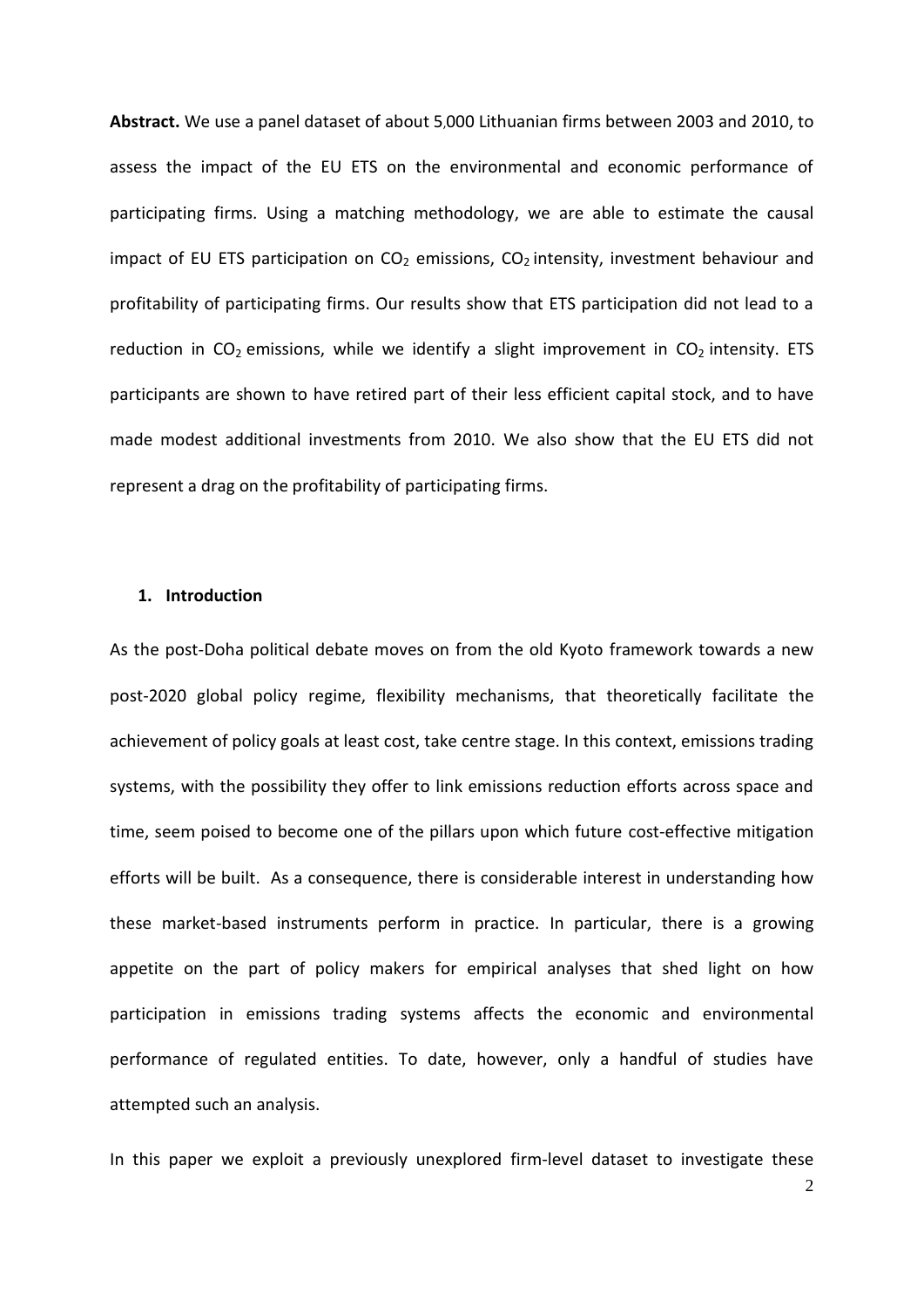questions in the context of the European Union Emissions Trading System (EU ETS). A rich dataset of Lithuanian firms spanning the years between 2003 and 2010 allows us to investigate the impact of the EU ETS on emissions, profitability and investment decisions.

The unique features of the data allow us to directly compare emissions between ETS and non-ETS firms, something that, to the best of our knowledge, has not been possible before. While this is the main motivation for our choice of Lithuania as a case study, we believe that our findings can be informative about the behaviour of firms elsewhere in the EU ETS. Indeed, Lithuania's ETS coverage is sufficiently broad to suggest that the average treatment effects we estimate as a result of our empirical analysis - for example, as refers to emissions and emissions intensity – are broadly transferrable to firms operating elsewhere in the EU. Lithuania has a well-developed financial sector, its currency is pegged to the euro, and it is also an extremely open economy<sup>1</sup>; its larger firms, such as the ones in our dataset, operate across several markets, including ones outside of the EU. $<sup>2</sup>$  Hence, information about the</sup> competitiveness challenges faced by Lithuanian firms is likely to be highly indicative of the challenges facing similar firms elsewhere. Finally, Lithuania has been one of the fastest growing economies in the EU for over a decade and, in this sense, the results from our analysis are also likely to be relevant to policy makers in other fast growing economies contemplating the introduction of emissions trading schemes.

Our analysis adds to the scant *ex-post* empirical literature on the EU ETS by investigating the

 $\overline{\phantom{a}}$ 

 $^1$  The ratio of international trade to GDP has exceeded 80 per cent since 2000, and 100 per cent since 2005. The latest figure available is 137 per cent, according to Statistics Lithuania [\(http://www.stat.gov.lt/\)](http://www.stat.gov.lt/).

 $^2$  Russia is the largest Lithuania's trade partner representing 33 per cent of all imports and 17 per cent of all exports.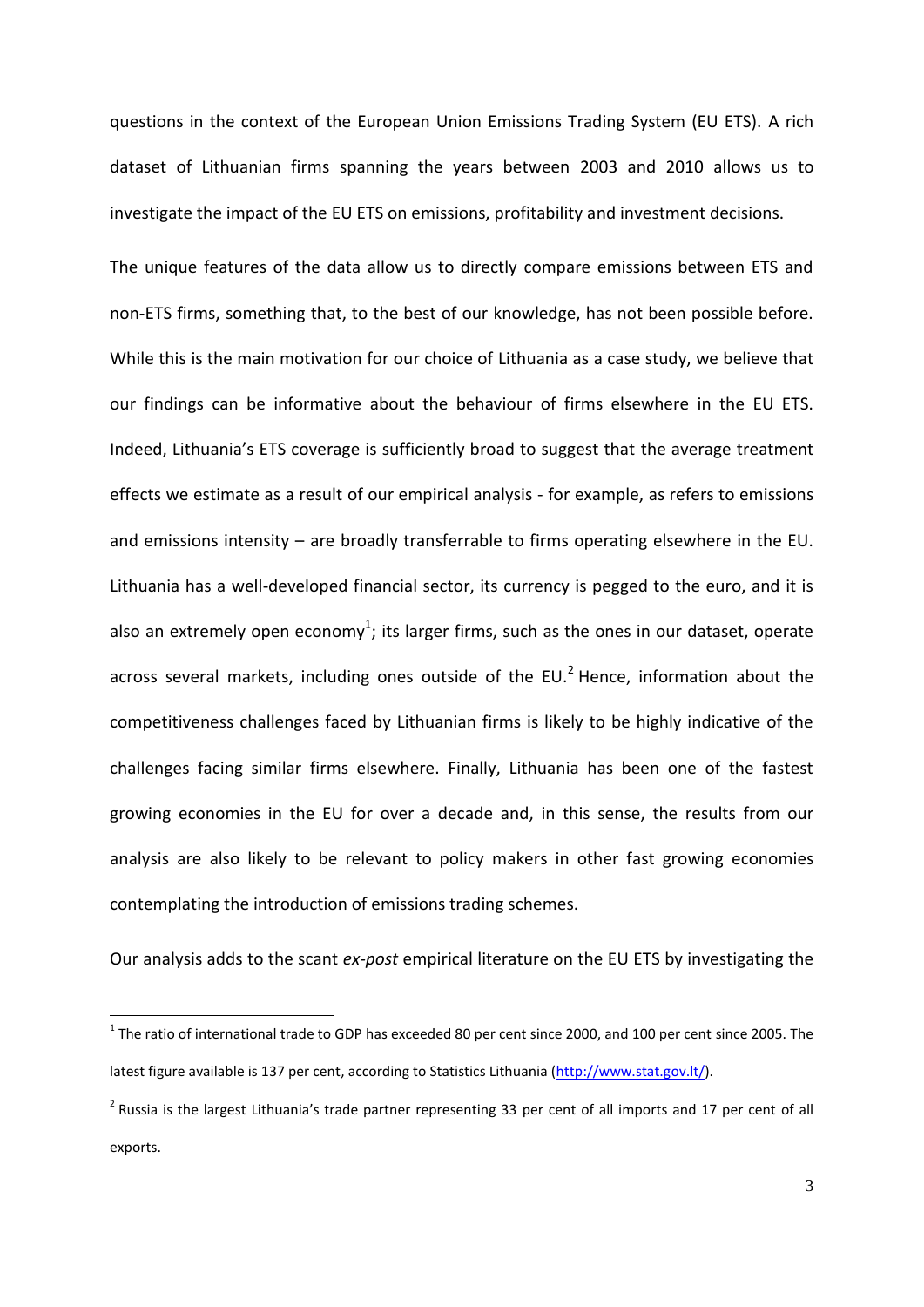causal effects of the EU ETS on firm-level environmental and economic performance.<sup>3</sup> Exploiting the peculiar features of our data, we are able to make the most of the design characteristics of the EU ETS<sup>4</sup>, and to construct a reliable counterfactual, i.e. believable estimate of the outcome variables that would have been observed in the absence of the EU ETS. Given that only a subset of firms in each sector were required to participate in the EU ETS, we can directly compare environmental and economic outcomes of ETS firms to those of similar firms outside the scheme. One important advantage of this approach is that the counterfactual estimates are free of the potentially confounding effects of changing economic conditions at country level, industry-wide production trends, and technological change.

The contribution of this paper is threefold. Firstly, we are the first  $-$  to the best of our knowledge – to be able to compare the evolution over time of  $CO<sub>2</sub>$  emissions by ETS firms to that of firms outside of the EU ETS. We do this within a classic non-experimental program evaluation framework, using matching algorithms to derive causal inferences on the impact of the program. Secondly, by exploiting a richer dataset than previously done in the literature, we are able to investigate the effect of the EU ETS on the economic performance of firms in greater detail. For example, we complement the analysis of firms' profitability with a discussion of investment decisions. Finally, our dataset spans the first and (most of)

1

<sup>3</sup> There is a large body of literature attempting *ex-ante* "evaluation" exercises on the EU ETS. Böhringer, Hoffmann, Lange, Löschel, and Moslener (2005) and Kemfert, Kohlhaas, Truong, and Protsenko (2006), for example, present evidence at the aggregate level, whereas Neuhoff, Keats, and Sato (2006) and Demailly and Quirion (2008), among others, discuss sectorial impacts.

<sup>&</sup>lt;sup>4</sup> [Ellerman, Convery, and de Perthuis \(2010\)](#page-36-0) is probably the most authoritative reference on the EU ETS. It contains a detailed discussion of the design of the ETS and provides a comprehensive analysis of Phase I.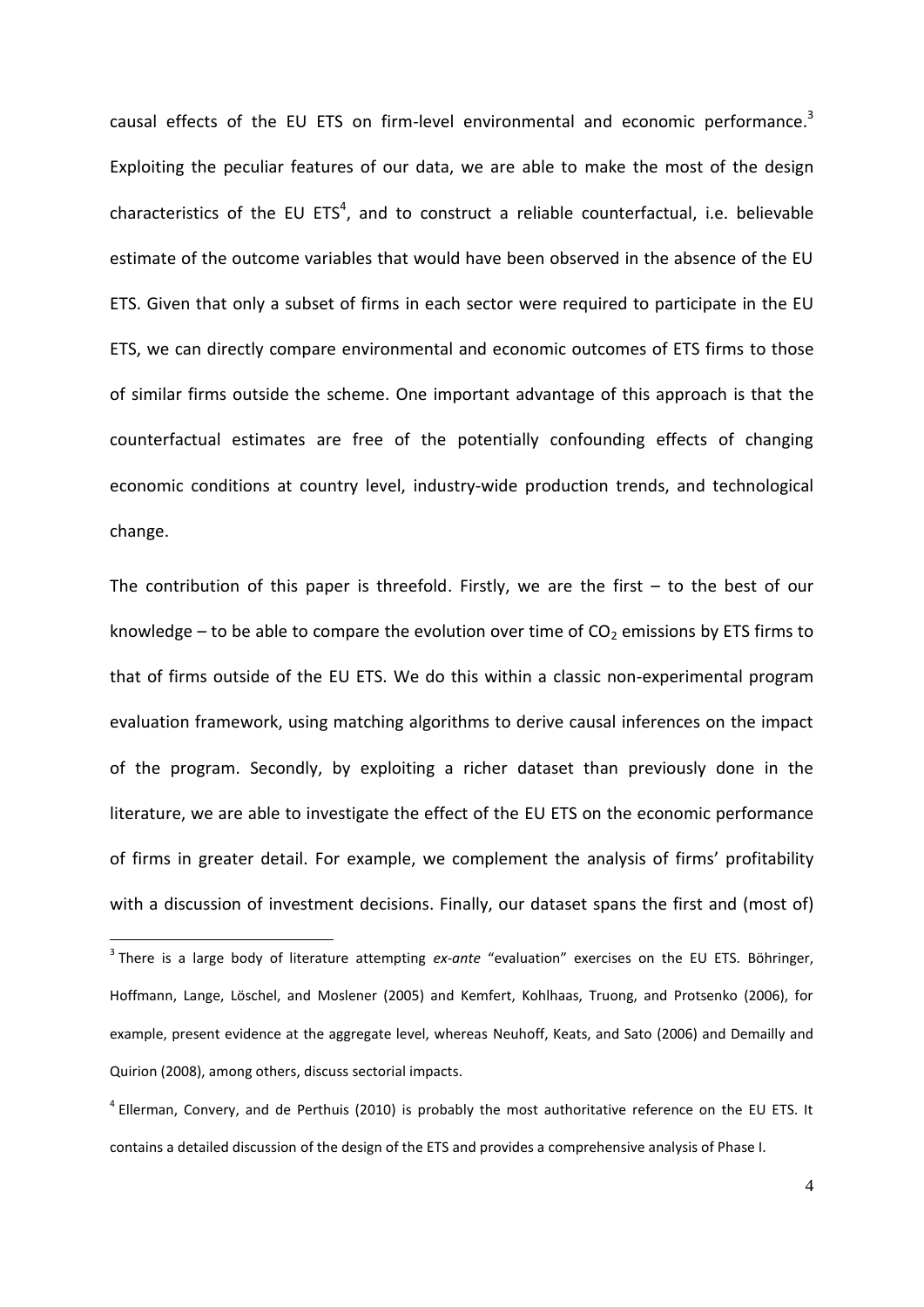the second phase of the EU ETS (2004-2010), thus extending and updating previous results.

Our analysis starts by assessing the environmental consequences of the EU ETS. We first look into actual emissions reductions – so called "abatement" – by comparing actual  $CO<sub>2</sub>$ emissions with counterfactual  $CO<sub>2</sub>$  emissions. Only a handful of previous studies have documented aggregate emissions abatement in the first phase of the EU ETS. [Ellerman and](#page-36-1)  [Buchner \(2008\)](#page-36-1) calculate that 130-200 Mt of  $CO<sub>2</sub>$  were abated in 2005 and 140-220 Mt in 2006, across all EU member states. [Anderson and Di Maria \(2011\)](#page-36-2) improve on these results using more refined data for 2005-2007 and estimate overall abatement at 247 Mt of  $CO<sub>2</sub>$ during the first phase. They also find evidence of emissions "inflation", however, i.e. they show that several countries had actual emissions in excess of the counterfactual. [Delarue,](#page-36-3)  [Ellerman, and D'Haeseleer \(2010\)](#page-36-3), Pettersson, Söderholm, and Lundmark (2012), Linden, Mäkelä, and Uusivuori (2013), and [Widerberg and Wråke \(2009\)](#page-38-0) explicitly focus on abatement in power generation. [Delarue, Ellerman, and D'Haeseleer \(2010\)](#page-36-3) analyse the power sector's  $CO<sub>2</sub>$  short-term abatement possibilities through fuel switching. The authors estimate abatement of the European power sector's to be in the range of 34.4-63.6 Mt of CO<sup>2</sup> in 2005, and 19.2-35 Mt in 2006. Pettersson, Söderholm, and Lundmark (2012) use a Generalized-Leontieff model of the electricity sector calibrated on data from eight western European countries – Austria, Belgium, Germany, Ireland, Italy, Netherlands, Spain and the UK – over the time period 1980-2004 to support the view that the elasticity of substitution, especially between oil and gas, may be rather high in the short run. Their model suggests that an allowance price of US\$90 would lead to a 2 per cent decrease in  $CO<sub>2</sub>$  emissions, via fuel-switching only (using 2004 as the base year, this is equivalent to 18Mt of  $CO<sub>2</sub>$ ). Linden, Mäkelä, and Uusivuori (2013) find that the EU ETS has short term impacts on the fuel mixes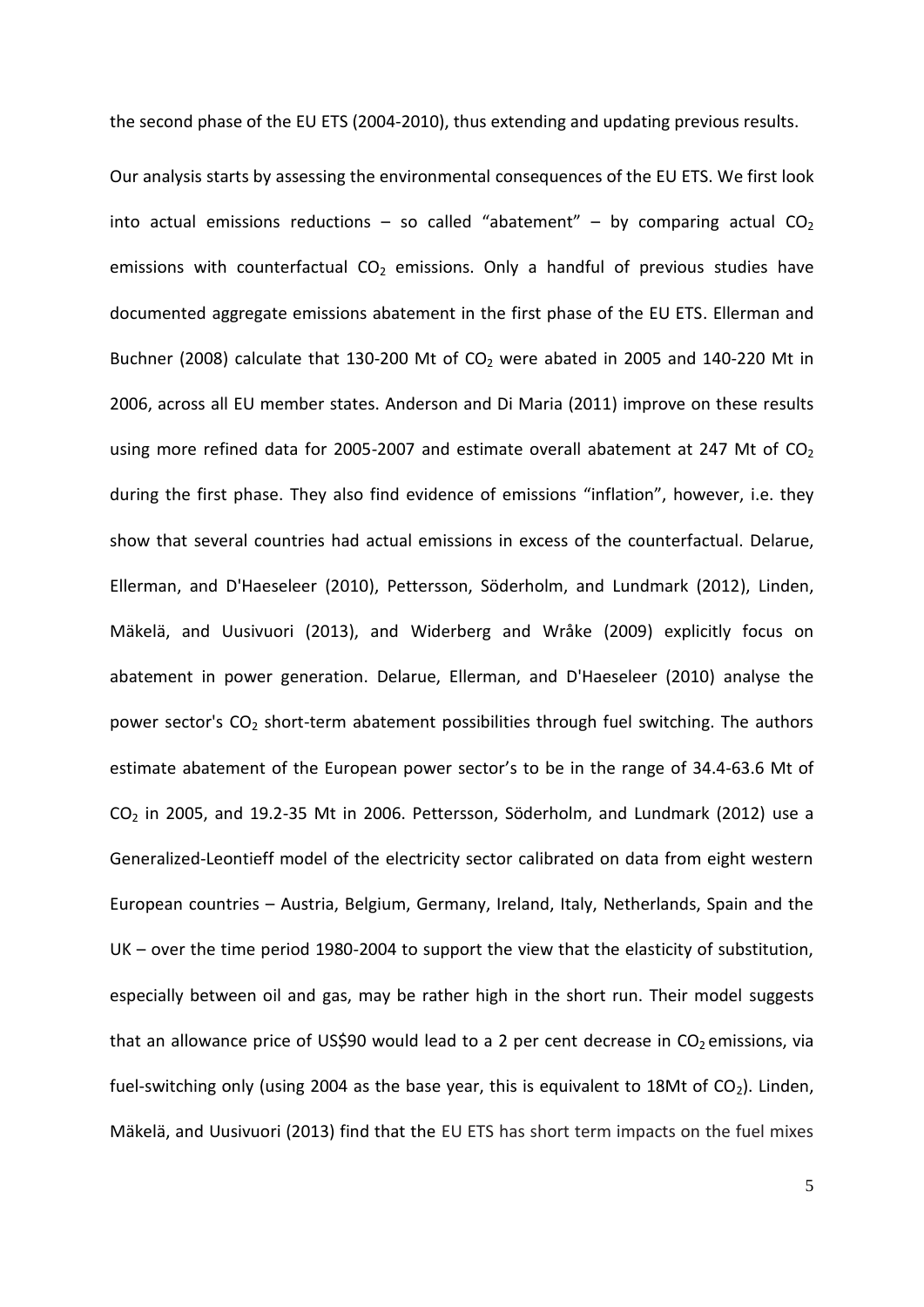of the energy plants in Finland. The elasticity of substitution between fossil and non-fossil fuels is larger under the ETS. [Widerberg and Wråke \(2009\)](#page-38-0) look at the effect of the carbon price on the  $CO<sub>2</sub>$  emissions intensity of the Swedish electricity sector for the period 2004– 2008. They find no statistically significant link between the price of  $CO<sub>2</sub>$  and  $CO<sub>2</sub>$  emissions, and conclude that it is unlikely that there are significant volumes of low-cost  $CO<sub>2</sub>$  abatement possibilities with short response times in the Swedish electricity sector. Finally, [Abrell, Faye,](#page-36-4)  [and Zachmann \(2011\)](#page-36-4), use CITL data to test whether the EU ETS induced acceleration in emissions reductions, and find some evidence to the positive. In the current paper, for the first time we are able to look at abatement at the firm level, thanks to the unique characteristics of our dataset.

We then investigate the economic consequences of carbon pricing. Emission reductions generally entail costs as resources need to be reallocated from production activities to emissions reduction. In principle, these costs depend on the stringency of the carbon constraint, the tighter the cap the higher the marginal abatement cost or  $CO<sub>2</sub>$  price, and the greater the cost, all else being equal. Since the EU is the only region in the world in which a carbon price is applied on such a scale, the EU ETS might have serious implications in terms of the loss of competiveness it causes to ETS firms versus both European firms outside of the EU ETS, and their non-European competitors. We address the impact of the EU ETS on competitiveness by looking at a firm's ability to generate profits. In doing this, we can also gauge the implications of the free permits allocation for firms' profitability. Our dataset also allows us to investigate whether ETS firms exhibit a different behaviour relative to their non-ETS counterparts when it comes to investment in tangible capital. This is particularly important in terms of the future competitive position and profitability of regulated firms.

6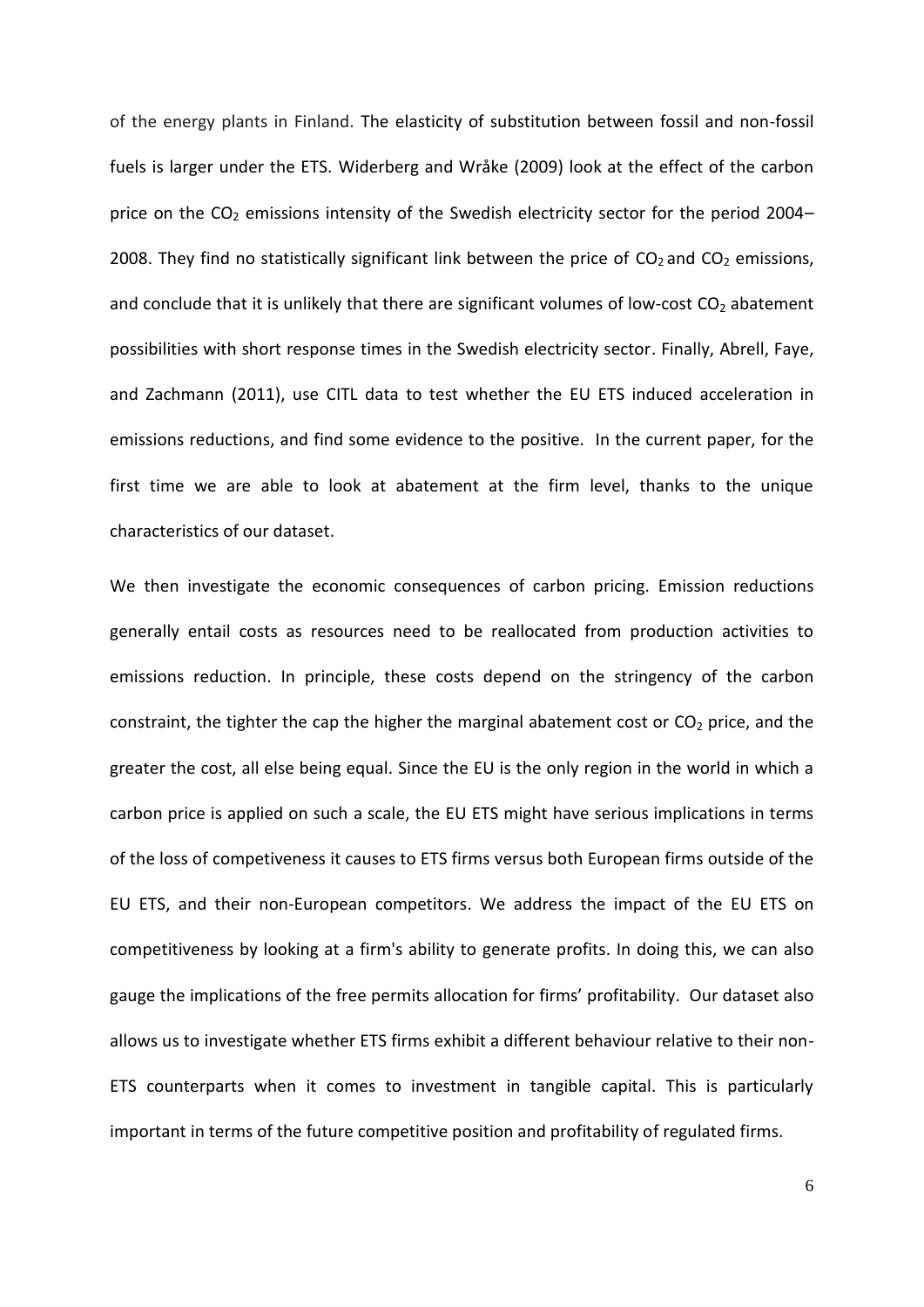To date, only a few studies have analysed the impact of the EU ETS on firm competitiveness, profitability or general economic performance *ex-post*. 5 Potentially negative impacts on competitiveness have understandably been the main concern of firms within the EU ETS, and have been the focus of most empirical analyses. Energy-intensive and trade-exposed industrial activities namely cement, glass, iron and steel, paper and pulp, refining and aluminium, are arguably the most exposed among the EU ETS sectors in terms of international competition. Empirical research using trade data (imports into the EU as well as exports from the European Union), however, has found no evidence in support of the hypothesis that the introduction of the EU ETS placed such sectors at a competitive disadvantage, at least in the first trading period [\(Ellerman, Convery, and de Perthuis 2010\)](#page-36-0). Similar conclusions are reached by [Anger and Oberndorfer \(2008\)](#page-36-5) who do not find that the first two years of the EU ETS had a negative effect on the revenue of German over-allocated and under-allocated ETS firms. [Yu \(2011\)](#page-38-1) uses firm-level data to analyse the effects of ETS participation on the profitability of Swedish power generating firms in 2005 and 2006. Her results do not show any significant impact of the EU ETS on profitability in 2005, but suggest a significant negative impact in 2006, which, she argues, might be due to the collapse of the price of European Union Allowances (EUA). [Abrell, Faye, and Zachmann \(2011\)](#page-36-4) assess the impact of the EU ETS on firm competitiveness based on data on 2,101 European ETS firms (3,608 installations) during 2005-2008 and find a modest impact on ETS firms' economic performance. [Chan, Shanjun, and Zhang \(2012\)](#page-36-6) use a panel of 5,873 firms in 10 European countries during 2001-2009 and seek to assess the impact of the EU ETS on three variables through which the effects on firm competitiveness may manifest – unit material costs,

**.** 

 $<sup>5</sup>$  See [Zhang and Wei \(2010\)](#page-38-2) and [Venmans \(2012\)](#page-38-3) for overviews of research on the EU ETS.</sup>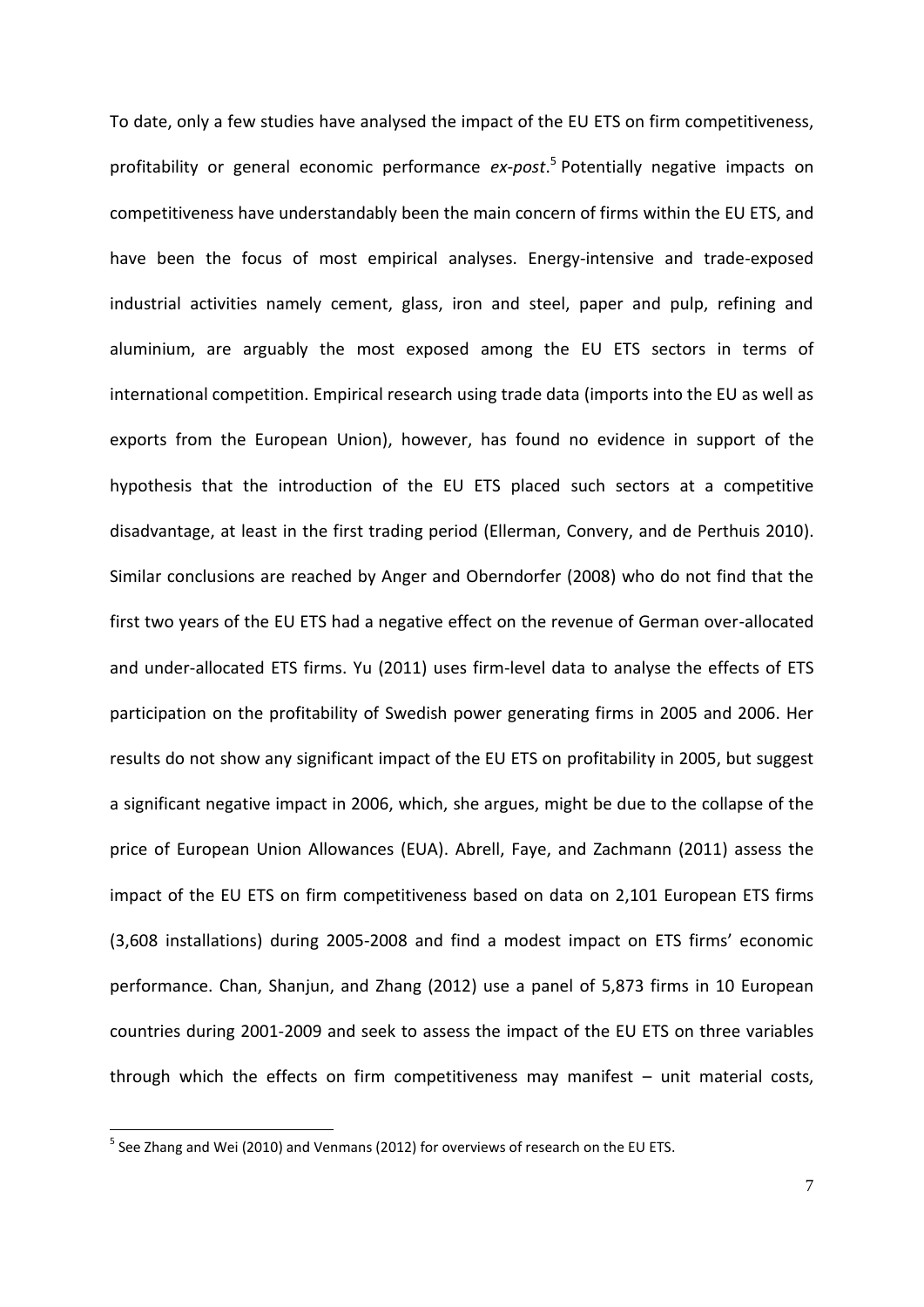employment and revenue. Their findings do not substantiate concerns over carbon leakage, job losses or industry competitiveness. Overall, all these studies suggest that the concerns about the negative impact of EU ETS on competitiveness can be dismissed, at least in the first trading years.

The rest of this paper proceeds as follows. Section 2 provides some background on Lithuania's experience with the EU ETS; Section 3 outlines the research design and the data sources used in this analysis; Section 4 presents and discusses the empirical results; finally, Section 5 summarises and concludes.

# **2. Lithuania in the EU ETS**

Lithuania's overall CO<sub>2</sub> emissions increased between 2000 and 2007 – peaking at 15.81 Mt – and subsequently decreased to just below 14Mt in 2010 (See [Table 1\)](#page-8-0). In per-capita terms, emissions increased from 3.37 tonnes in 2000 to 4.12 tonnes in 2010. On average, the ETS sectors contributed around 43 per cent of total  $CO<sub>2</sub>$  emissions between 2005 and 2010.

<span id="page-8-0"></span>

| Year | Total CO <sub>2</sub> emissions, Mt | $CO2$ emissions per capita, t | ETS CO <sub>2</sub> Emissions, Mt |
|------|-------------------------------------|-------------------------------|-----------------------------------|
| 2000 | 12.06                               | 3.37                          |                                   |
| 2001 | 12.75                               | 3.60                          |                                   |
| 2002 | 12.88                               | 3.65                          |                                   |
| 2003 | 12.60                               | 3.66                          |                                   |
| 2004 | 13.42                               | 3.84                          |                                   |
| 2005 | 14.19                               | 4.09                          | 6.60                              |
| 2006 | 14.57                               | 4.23                          | 6.52                              |
| 2007 | 15.81                               | 4.66                          | 6.00                              |
| 2008 | 15.09                               | 4.49                          | 6.10                              |
| 2009 | 12.95                               | 3.86                          | 5.79                              |
| 2010 | 13.84                               | 4.12                          | 6.39                              |

**Table 1 Lithuania's total, per capita and ETS CO<sup>2</sup> emissions**

*Source*: European Environmental Agency (EEA).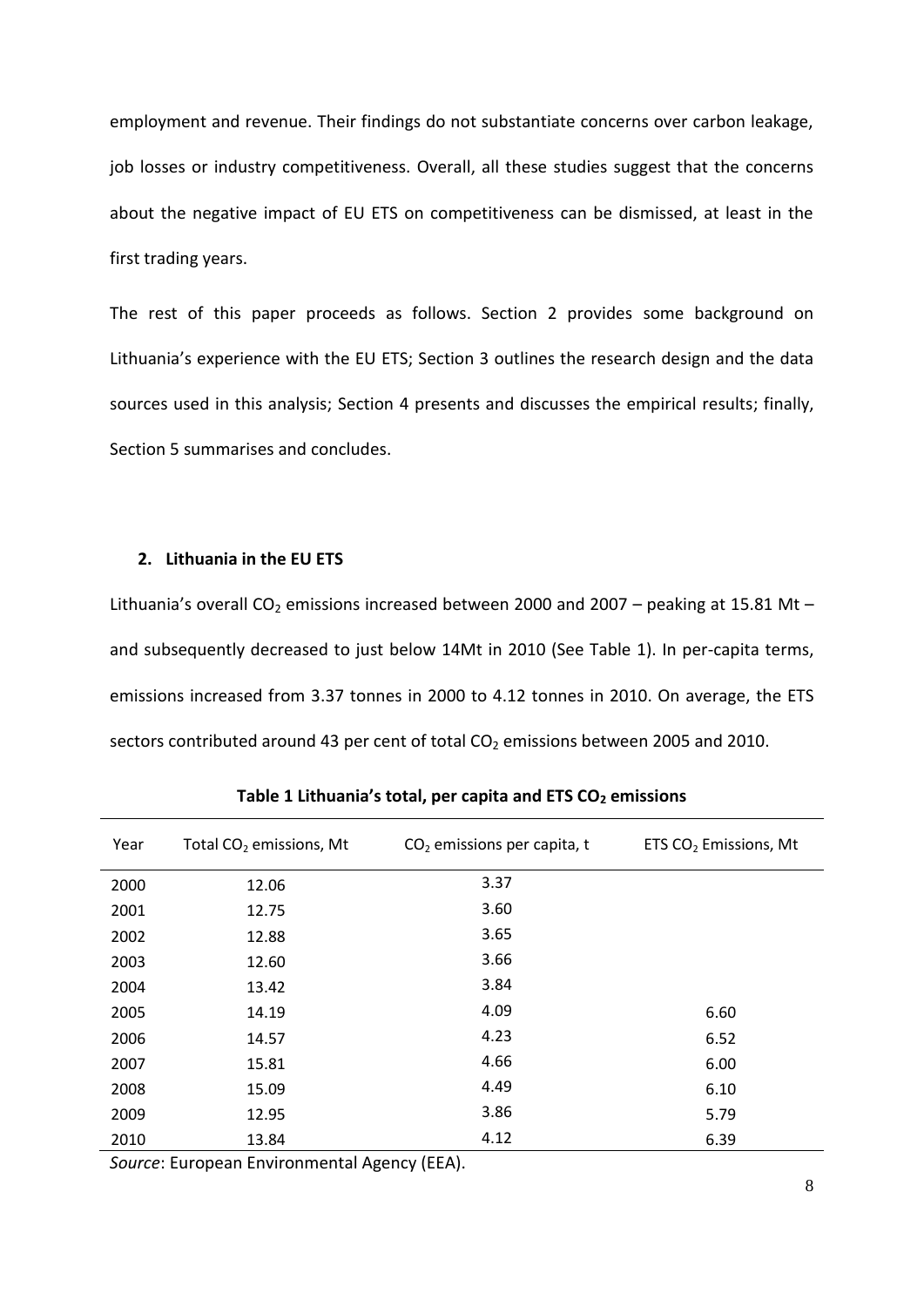Under the Kyoto agreement, Lithuania had a target to reduce its  $CO<sub>2</sub>$  emissions by 8 per cent relative to the 1990 level by 2008-2012. In reality, the fact that Lithuania gained independence from the Soviet Union in 1990 and subsequently underwent major structural changes during its transition to a market economy explains why emissions in Lithuania have been significantly below the Kyoto target since 1993.<sup>6</sup> Therefore, Lithuania recognised that it would have no difficulty implementing the Kyoto target and its first period ETS allocation would reflect forecasted business-as-usual emissions. Lithuania accessed the European Union in May 2004, and it was fully integrated into the first phase of the EU ETS. Its first period National Allocation Plan (NAP) was finalised on 27 December 2004 [\(Zapfel 2007\)](#page-38-4).

[Table 2](#page-10-0) summarises the first period permit allocation for Lithuania. In the first period, the NAP allocated over 36 million EUAs to 93 installations. As a consequence, Lithuanian installations had a net long position of 15.40 million EUAs (almost 45 per cent when compared with the initial allocation excluding unexecuted allowances).<sup>7</sup>

The significant over-allocation of permits to Lithuanian's firms came about as the result of wrong expectations in terms of the impact of changes in the Lithuanian electric power market following the closure of the first reactor unit of the Ignalina Nuclear Power Plant (Ignalina NPP) on 31 December 2004. Indeed, at the time the NAP was being drafted, there was a widespread belief that this would imply a large increase in fossil-fuel-based

 $\overline{\phantom{a}}$ 

<sup>&</sup>lt;sup>6</sup> According to GHG inventory data under the United Nations Framework Convention on Climate Change, in 2007 GHG emissions in Lithuania were down 53 per cent on the 1990 level. During this period, real GDP increased by 101 per cent.

 $^7$  The CITL does not incorporate the data on allocated reserves. See [McGuinness and Trotignon \(2007\)](#page-37-0) for a detailed discussions on how information on the reserves can be combined with the CITL data.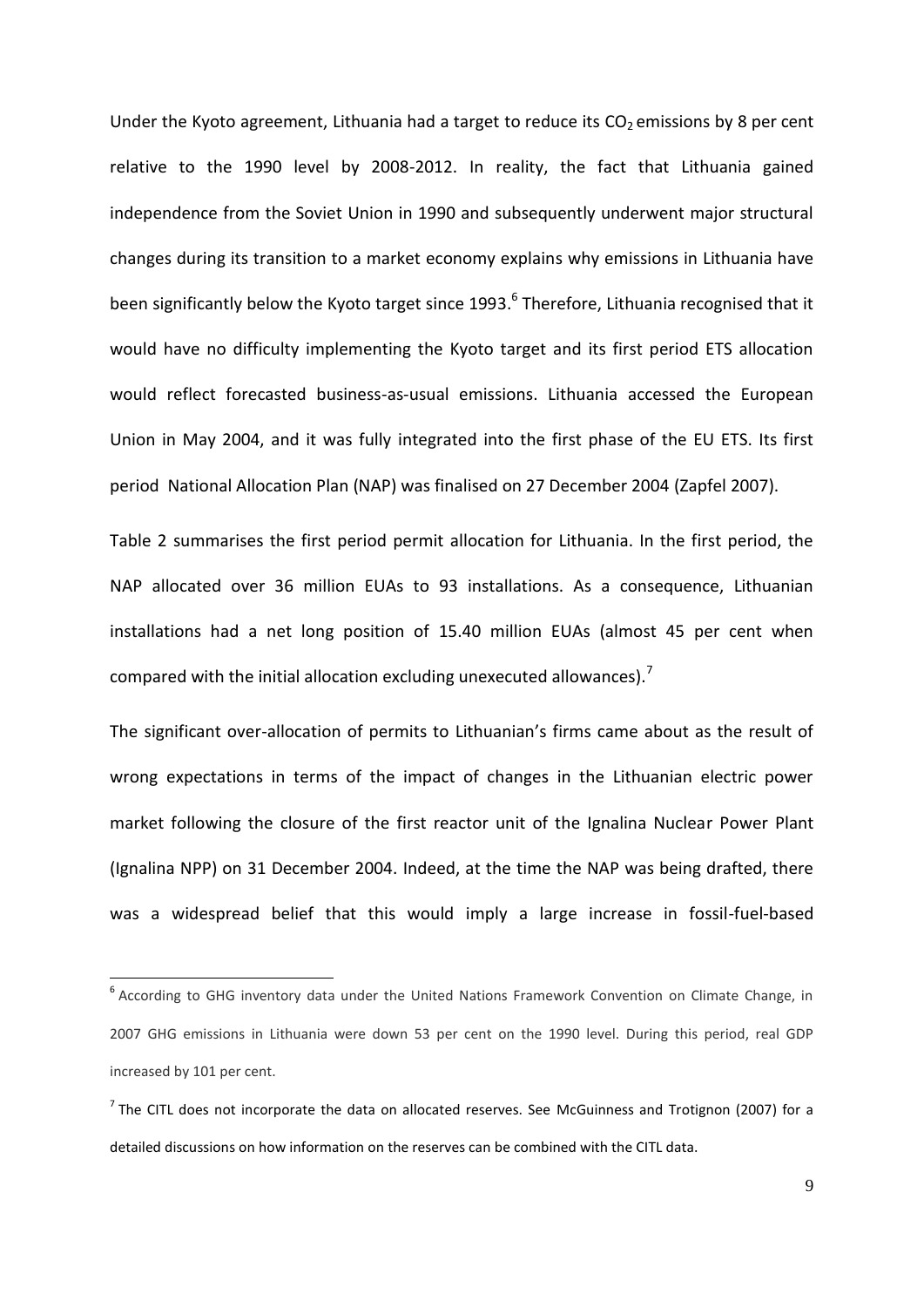generation. This was the main reason behind the increase in the number of EUAs allocated to Lithuanian energy enterprises. The extent of this increase is illustrated by [Štreimikiene](#page-38-5)  [\(2008\)](#page-38-5): in 1998,  $CO<sub>2</sub>$  emissions from power-generating firms participating in the EU ETS accounted for 5.19 Mt, while the annual first period allocation of those firms was 7.59 Mt of  $CO<sub>2</sub>$ . In fact, during the first trading period, the actual verified emissions for combustion installations, which are mainly owned by power generating firms, were on average about 3.63 Mt of  $CO<sub>2</sub>$  per annum.

<span id="page-10-0"></span>

| Table 2 Lithuania's first period allocation, 2005-2007 |             |  |  |  |
|--------------------------------------------------------|-------------|--|--|--|
| Recipient                                              | <b>EUAs</b> |  |  |  |
| For issuance to not new entrants                       | 34 394 402  |  |  |  |
| Not yet executed                                       | 10 142      |  |  |  |
| In reserve                                             | 2 391 640   |  |  |  |
| Total                                                  | 36 796 184  |  |  |  |
| Verified emissions                                     | 18 995 650  |  |  |  |
| Net position (without reserves)                        | 15 398 752  |  |  |  |
| Net position, % (without reserves)                     | 44.77       |  |  |  |

*Note*: not yet executed EUAs are not taken into account.

*Sources*: CITL as of 1 August 2010 and the authors' calculations.

The two main reasons underlying this shortfall in emissions were that the second unit at Ignalina NPP operated very efficiently throughout 2005, and the time spent for regular maintenance was kept to a minimum, and the concomitant increase in natural gas prices in 2005. Given the increased cost of domestic gas-fired generation, the growing electricity demand was met by electricity imported from Russia and Estonia, rather than by increases in domestic supply ([Štreimikiene 2008](#page-38-5)). Electricity produced by Ignalina NPP decreased from 15,102 GWh in 2004 to 9,914 GWh on average during the period 2005-2009, but electricity import increased from 4 ,293 GWh in 2004 to 5,546 GWh on average in the same period. It is also worth mentioning that Lithuania remained a net exporter of electricity through 2009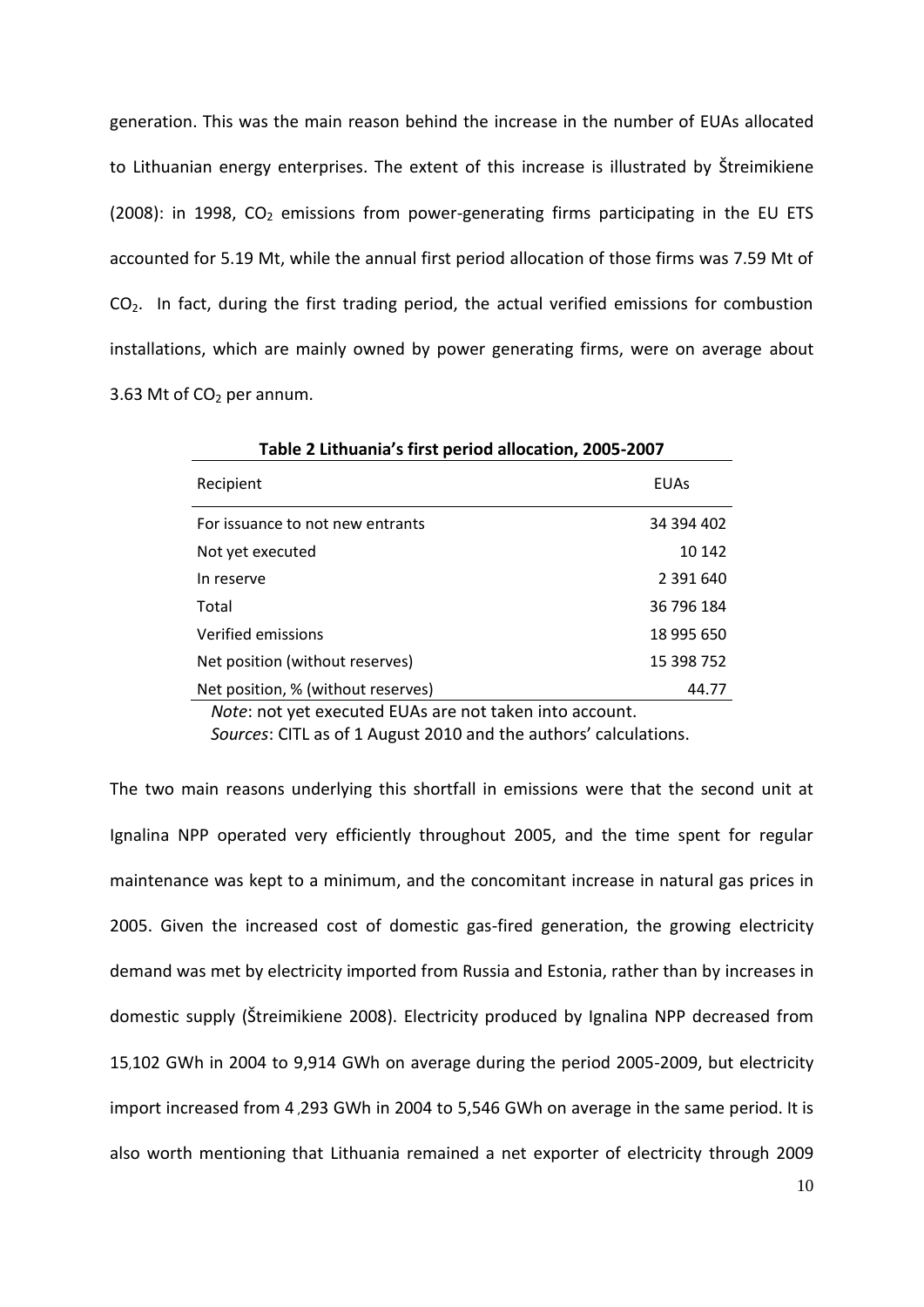(See [Figure 1\)](#page-11-0).

 $\overline{\phantom{a}}$ 

<span id="page-11-0"></span>

**Figure 1 Lithuania's electricity balance, 2000-2010**

# *Source*: Lithuanian Energy Institute

As a consequence of the generous allocation of permits, Lithuanian firms were able to sell large amounts of allowances and benefit from wind-fall profits. [Table 3](#page-12-0) reproduces information from [Ellerman and Trotingnon \(2009\)](#page-36-7) and summarises information on the flows of EUAs from Lithuania. Not surprisingly, Lithuania was a net exporter of allowances in the first trading period, exporting almost 11 million EUAs. Three quarters of the Lithuanian EUAs were transferred in 2007 when the price of carbon was at its lowest. Assuming that surrendered allowances were acquired at the average price for the intervals before and between the end of April, dates when allowances were to be surrendered, at the time when these flows were monetised, we conclude that Lithuanian installations accrued most of their revenue from selling EUAs in 2006 when the price of EUAs averaged at 9.57 EUR.<sup>8</sup>

<sup>&</sup>lt;sup>8</sup> It is important to note that Lithuania's Greenhouse Gas Emissions Allowance Registry started functioning only in November 2005. Only since then were ETS firms able to trade their EUAs [\(National Audit Office of Lithuania](#page-37-1)  [2008\)](#page-37-1). This might explain why most of the EUAs were sold in 2006 and 2007 rather than in 2005.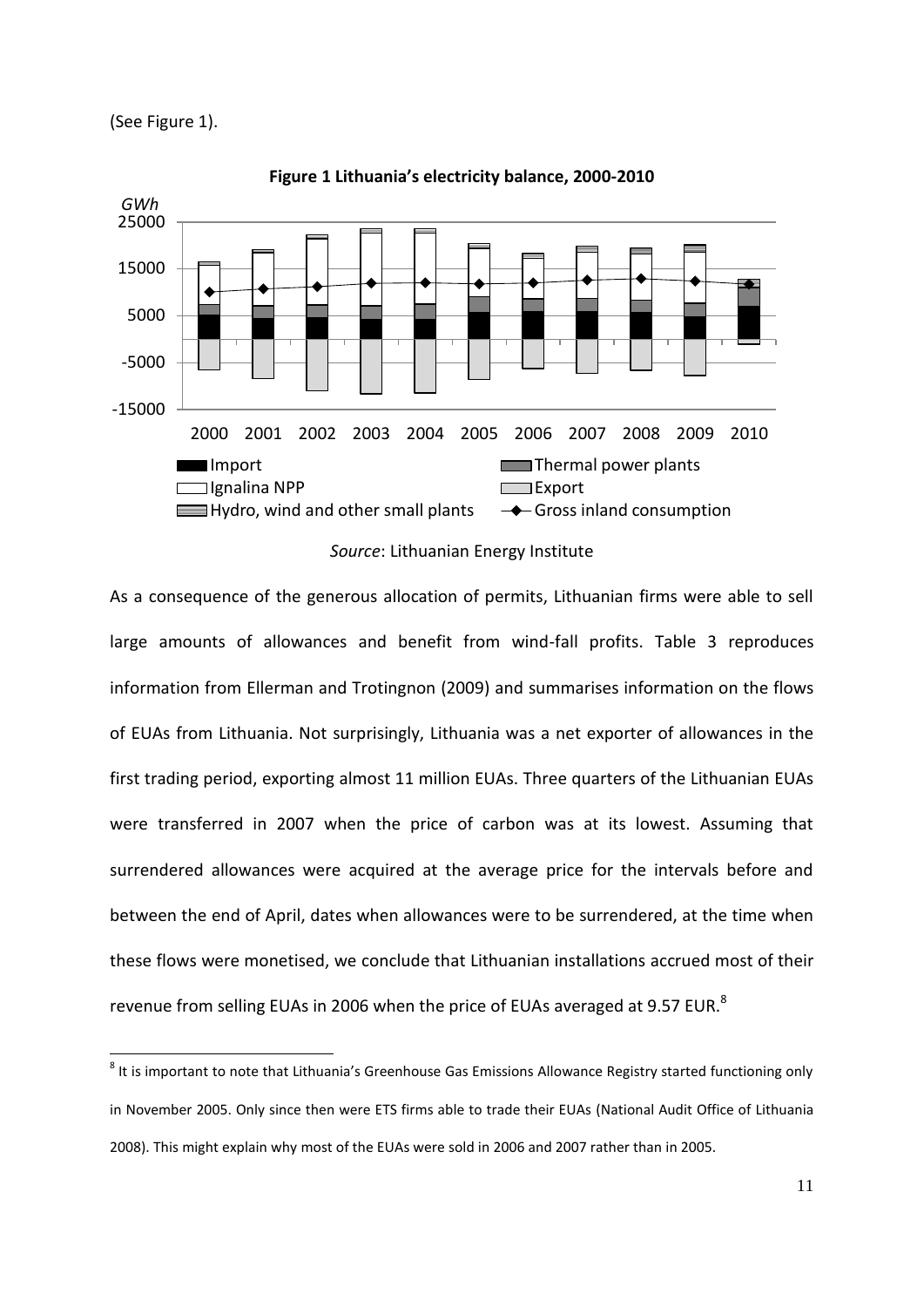|                                                      | 2005-07 | 2005 | 2006  | 2007 |  |
|------------------------------------------------------|---------|------|-------|------|--|
| EUAs sold, millions                                  | 10.93   | 0.42 | 2.36  | 8.15 |  |
| Revenue, millions $\epsilon$                         | 32.20   | 8.50 | 22.60 | 1.10 |  |
| Source: Adapted from Ellerman and Trotingnon (2009). |         |      |       |      |  |

<span id="page-12-0"></span>**Table 3 Lithuania's net allowance export and import flows, 2005-2007**

We can confirm that Lithuanian installations monetised their surpluses at very high prices thanks to the information collected by the National Audit Office of Lithuania on Lithuanian firms partly controlled by the Lithuanian Government. For these firms, we also have information about the way they used the revenue from allowances' sales in the first trading period. [Table 4](#page-12-1) shows that the average price received per EUA ranges from 28.1 EUR to 5.79 EUR. The Lithuanian power plant, which was expected to cover the energy shortage due to a closure of unit 1 at Ignalina NPP, sold the 4.65 Mt of EUAs out of received 7.40 Mt in total. It is also important to note that only about a tenth of this revenue was used for emission abatement.

<span id="page-12-1"></span>

| Firms                  | Sold allowances |                      | EUA price <sup>1</sup> , EUR | Use of revenues form sold EUAs <sup>2</sup> |        |         |
|------------------------|-----------------|----------------------|------------------------------|---------------------------------------------|--------|---------|
|                        | '000 EUAs       | Revenue <sup>2</sup> |                              | GHG investment <sup>3</sup>                 | Other  | Unused  |
| Lithuanian PP          | 4650            | 26750.8              | 5.8                          | 189.1                                       | 2891.0 | 23670.6 |
| Siauliai energy        | 30              | 766.0                | 25.5                         | 117.6                                       | 602.7  | 45.8    |
| Klaipeda energy        | 40              | 1124.0               | 28.1                         | 1124.0                                      |        |         |
| Panevezys energy       | 85              | 2200.2               | 25.8                         | 1131.5                                      | 1068.7 |         |
| Mazeikiu district heat | 90              | 778.8                | 8.7                          | 778.8                                       |        |         |
| Taurages district heat | 42              | 861.3                | 20.6                         | 861.3                                       |        |         |
| Utenos district heat   | 44              | 1141.1               | 26.1                         | 10.7                                        | 261.5  |         |
| <b>JSC Geoterma</b>    | 33              | 533.5                | 16.2                         | 10.7                                        | 522.8  | 868.9   |
| Total                  | 5014            | 34155.8              | 7.0                          | 4223.8                                      | 5346.7 | 24585.3 |

**Table 4 Use of revenues by Lithuania's ETS firms from sold allowances, 2005-2007**

*Notes*: 1. EUA price is average. 2. Revenue is in thousands €. 3. GHG investments include transaction costs.

*Sources*: [National Audit Office of Lithuania \(2008\)](#page-37-1) and the authors' calculations.

The operation of ETS firms during the first period provided useful information that was used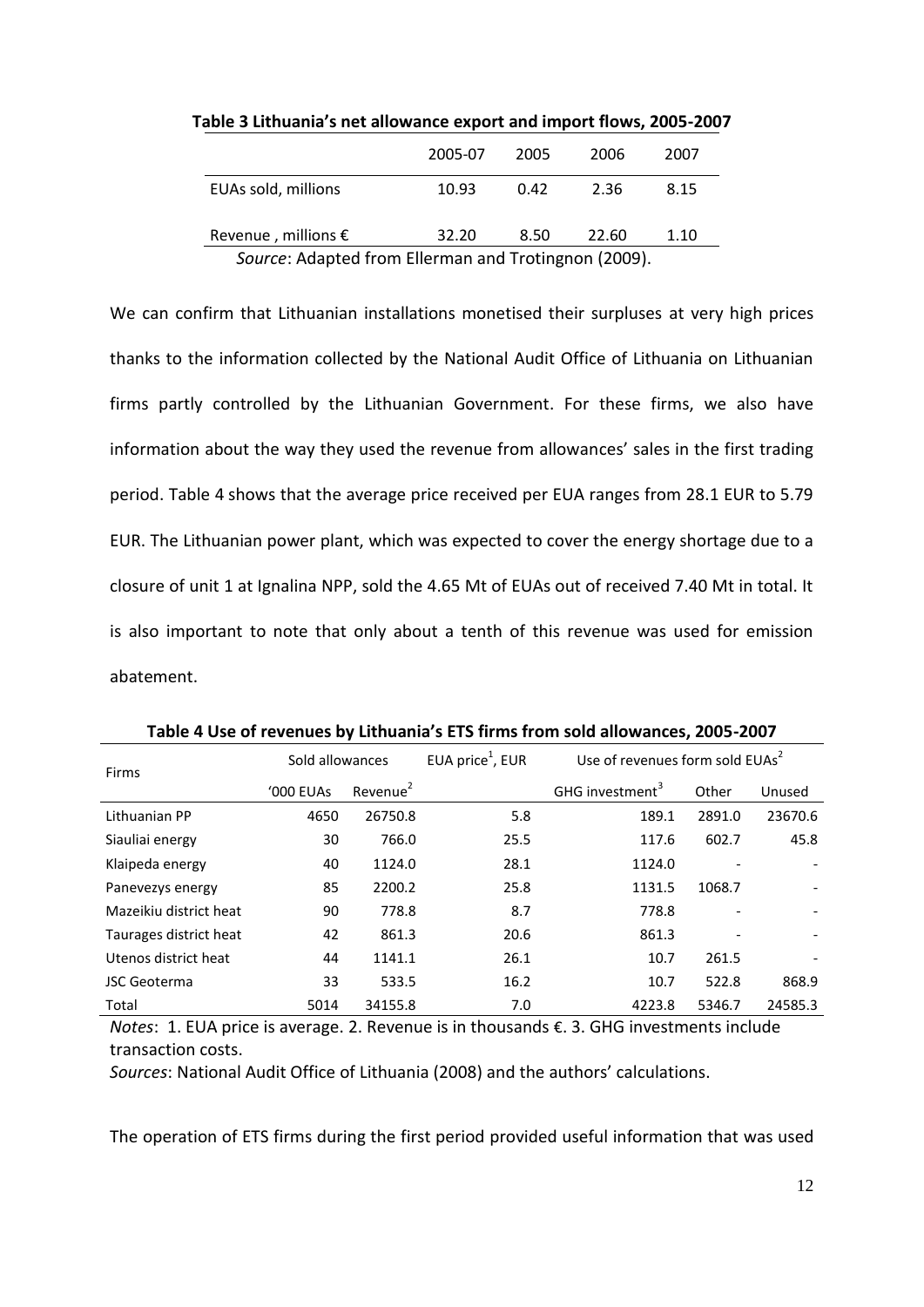as a basis for the second period NAP (2008-2012). Consequently, the annual second period allocation for Lithuanian installations was significantly reduced, even allowing for the envisioned closure of the Ignalina NPP from January 2010 onwards. The NAPs for the second trading period were approved before the start of 2008.

Despite the tighter second period allocation, the compliance results for the second trading period (2008-2012) reveal that in total ETS firms in Lithuania were still significantly overallocated (see [Table 5\)](#page-13-0). During 2008-2012 ETS firms in Lithuania received 39.64 million of EUAs. Lithuanian installations had the net long position of 10.03 million of EUAs (25.31 per cent when compared with the initial allocation). Again, this suggests that the second period allocation did not create strong incentives for ETS firms to mitigate their  $CO<sub>2</sub>$  emissions, especially in light of the low level of EUAs prices over most of this period and of the increasing realisation of over-supply of permits after the financial crisis of 2008-2009.

<span id="page-13-0"></span>

|              | <b>Allocated EUAs</b> | Verified CO <sub>2</sub> emissions, t | Net position | Net position, % |
|--------------|-----------------------|---------------------------------------|--------------|-----------------|
| 2008         | 7 509 636             | 6 103 720                             | 1 405 916    | 18.72           |
| 2009         | 7 5 68 3 16           | 5786742                               | 1781574      | 23.54           |
| 2010         | 8 155 470             | 6 393 952                             | 1761518      | 21.60           |
| 2011         | 8 0 3 7 2 6 8         | 5 606 425                             | 2 430 843    | 30.24           |
| 2012         | 8 3 7 1 7 7 4         | 5 718 037                             | 2653737      | 31.70           |
| <b>TOTAL</b> | 39 642 464            | 29 608 876                            | 10 033 588   | 25.31           |

**Table 5 Lithuania's compliance during the second trading period, 2008-2011**

*Source*: European Environmental Agency as of 1 July 2013 and the authors' calculations.

## **3. Empirical Methodology and Data**

#### **3.1. Empirical framework**

The main goal of this paper is to empirically estimate the changes in a number of firms' environmental and economic performance indicators relative to what would have occurred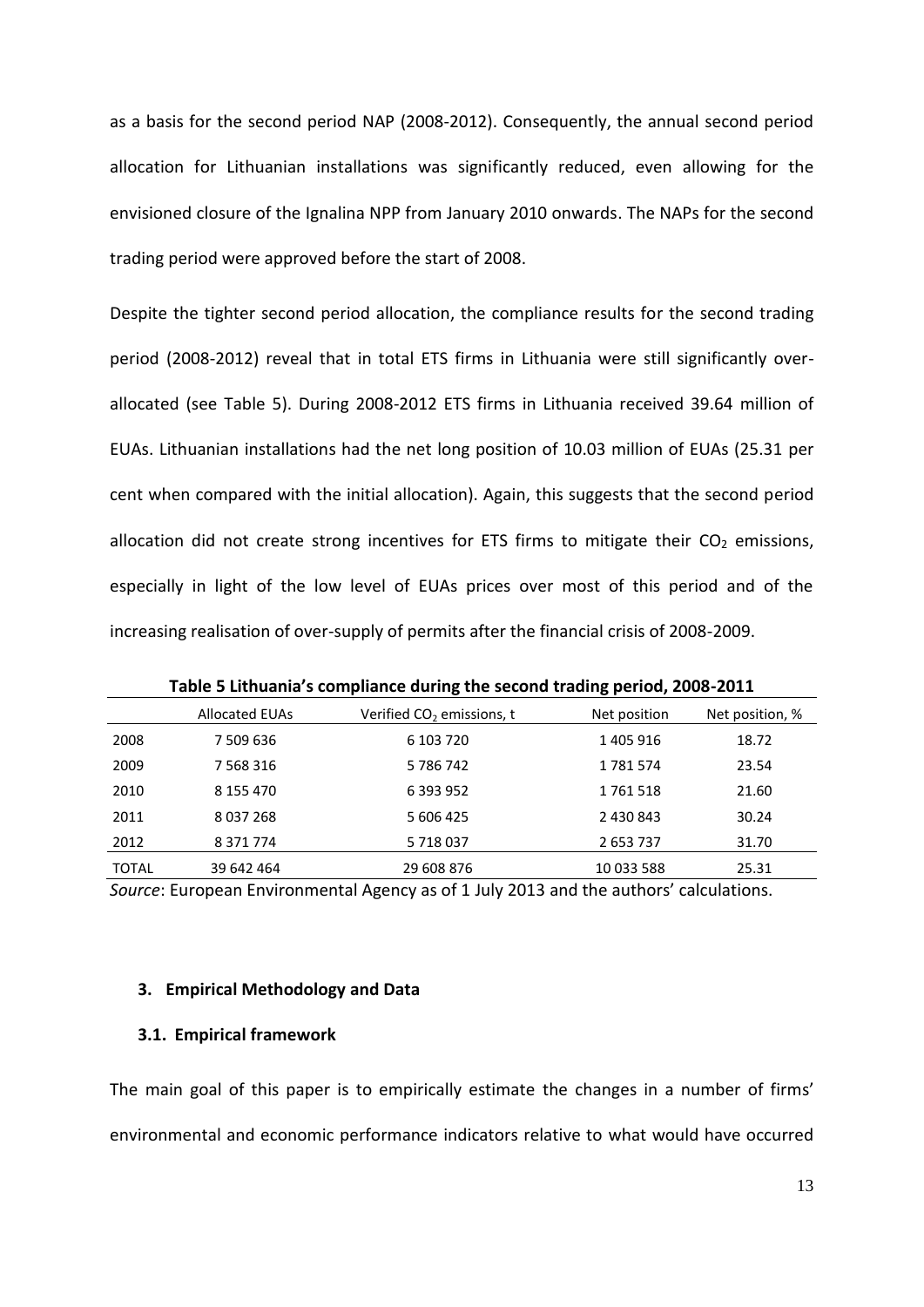if the EU ETS had not been implemented. Since we want to identify the causal effect of the EU ETS, we exploit the unique design features of the EU ETS to construct tenable and transparent estimates of counterfactual emissions and other outcome variables. As a counterfactual we use econometrically adjusted observed environmental and economic outcome variables at firms that were not subject to the EU ETS over the same period.

A firm in the EU can find itself in one out of two regulatory states: it may be regulated under the EU ETS, or it may find itself outside of the ETS remit and hence be allowed unconstrained  $CO<sub>2</sub>$  emissions. Let D be the indicator variable that identifies a firm's participation in the EU ETS. Hence,  $D_i$  is equal to 1, if the  $i^{th}$  firm is in the EU ETS (that is the firm is "treated"). A firm,  $i$ , that is instead outside of the treated group is assumed to be unaffected by the EU ETS, and is identified by  $D_i = 0$ . All firms with  $D_i = 0$  are said to belong to the control group.  $Y_{it}(1)$  and  $Y_{it}(0)$  denote potential outcomes at firm i and time t, conditional on participation and non-participation, respectively.

We are interested in estimating the average treatment effect on the treated:

$$
\alpha_{TT} = E[Y_{it}(1) - Y_{it}(0)|D_i = 1], \tag{1}
$$

where t represents any year following the introduction of the EU ETS and  $\alpha_{TT}$  measures the average treatment effect of the EU ETS on the desired outcome variable (e.g. the annual firm level  $CO<sub>2</sub>$  emissions).

 $CO<sub>2</sub>$  emissions and other outcome variables of ETS and non-ETS firms are observed prior to the implementation of the EU ETS and over several years following its introduction. Firmlevel emissions data collected from ETS firms during the years following the introduction of the program can be used to identify  $E[Y_{it}(1)|D_i=1]$ . The fundamental problem with causal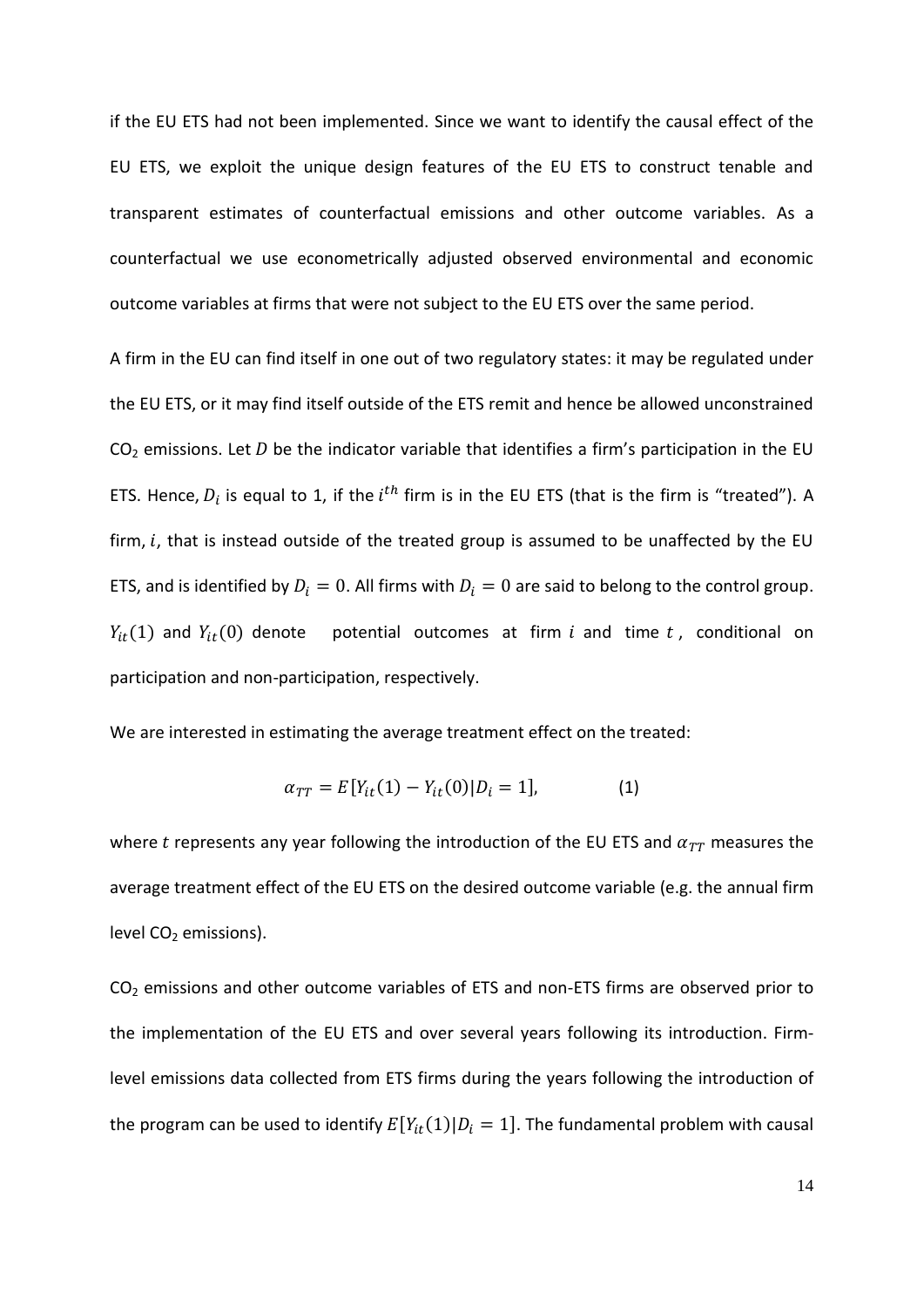inference, however, is that we do not observe  $E[Y_{it}(0)|D_i=1]$ , i.e. we do not know what would have happened to ETS firms if they had not participated in the scheme. To overcome this limitation, we take advantage of a key feature of the EU ETS, i.e. the fact that the EU ETS regulates only a subset of the largest  $CO<sub>2</sub>$  emitters located within the 27 EU member states. Moreover, the remaining firms are not subject to any other type of carbon constraint, at least in Lithuania. The incomplete programme participation provides us with a potential comparison group as we are able to use econometrically adjusted observations on outcome variables relative to non-participants, to estimate the unobserved counterfactuals.

The simplest estimate of  $\alpha_{TT}$  is obtained using standard differences-in-differences (DiD) estimators. These estimators, however, may be biased if the variables related to firm-level outcomes vary significantly across the treatment and comparison groups. To reduce this potential bias we utilise the observable differences across ETS participants and nonparticipants to estimate  $\alpha_{TT}$  by using semi-parametric matching estimators.<sup>9</sup>

Matching estimators, which are used extensively in non-experimental program evaluation,

**.** 

<sup>&</sup>lt;sup>9</sup> As the EU ETS already includes the biggest emitters, it is unlikely to be able to find good non-ETS counterparts in terms of absolute emissions. The criteria according to which firms are included in the EU ETS along with a variety of matching algorithms (see below), however, allows us to find close non-ETS matches. The inclusion criteria are based on energy capacity and production at the installation level. In some cases an installation corresponds to a whole firm, but in many other cases it represents only a part of it. This suggests that there are firms which do not qualify for inclusion in the EU ETS based on the individual installation, but would qualify if the selection criteria were applied to the firm as a whole. Hence, it is the case that some of the non-ETS firms are closely comparable with ETS firms in terms of emissions at the *firm* level. In what follows, we discuss how we impose the common support property (e.g., Imbens, 2004), thus assuring that we have appropriate controls for even the largest ETS installations.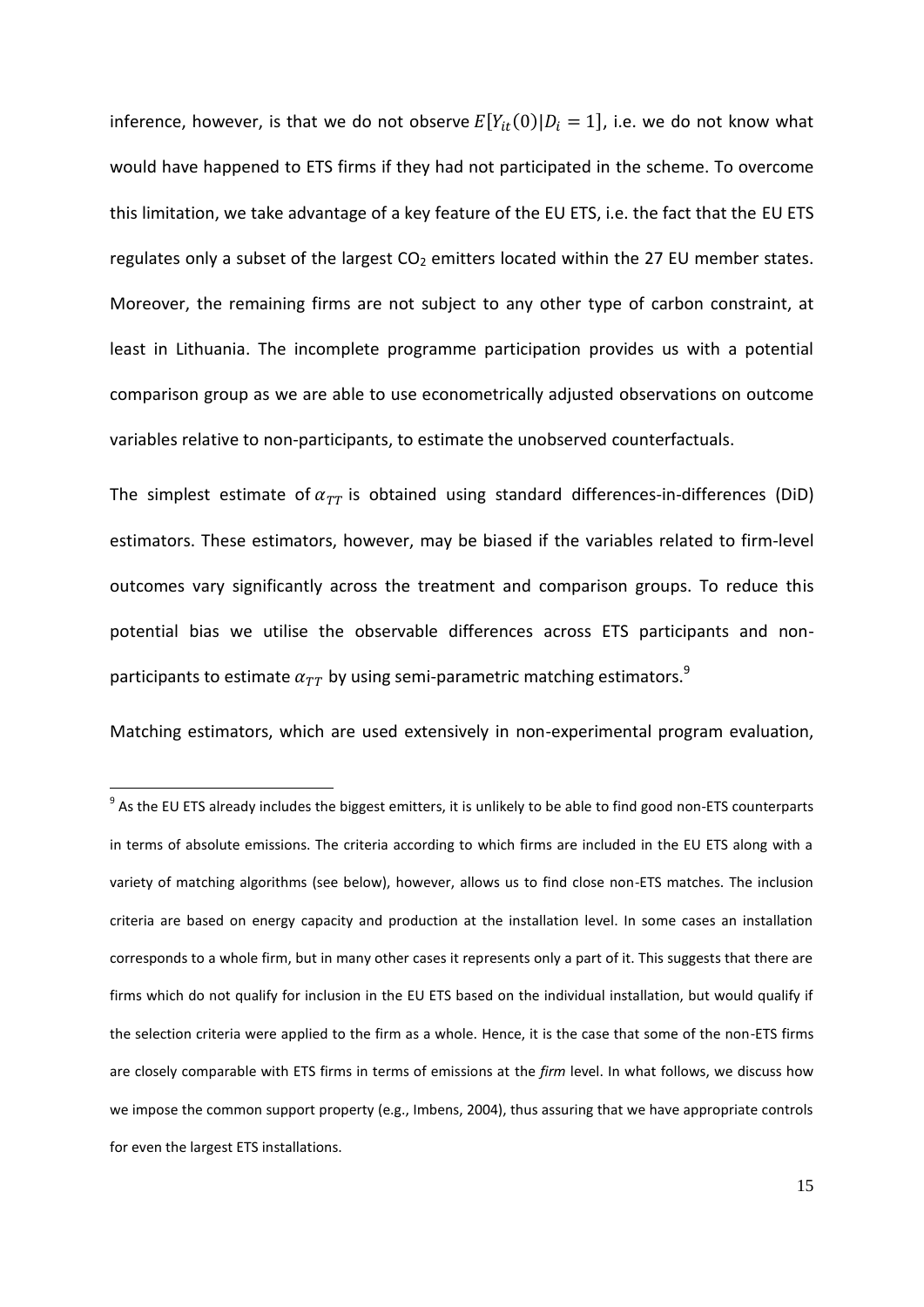are an extension of standard regression approaches. Our general estimation strategy follows [Heckman, Ichimura, and Todd \(1997\)](#page-37-2) and [Heckman et al. \(1998\)](#page-36-8) who introduced the following DID matching estimator:

$$
\alpha_{MDID} = \frac{1}{N_1} \sum_{j \in I_1} \left\{ \left( Y_{j1}(1) - Y_{j0}(0) \right) - \sum_{k \in I_0} w_{jk} (Y_{k1}(0) - Y_{k0}(0)) \right\},\tag{2}
$$

where  $I_1$  denotes the set of program participants;  $I_0$  denotes the set of non-participants; and  $N_1$  is the number of firms in the treatment group. The participants are indexed by *j*; the nonparticipants are indicated by *k*. The weight placed on individual *k* when constructing the counterfactual estimate for treated facility  $j$  is  $w_{ik}$ . Different matching estimators adopt different approaches to defining the weights  $w_{ik}$  used to scale the contribution of each participant. In general, when the observable characteristics,  $X_i$ , of an untreated unit  $k$  are closer to the characteristics of a treated facility *j* (relative to other facilities in the control group), the untreated unit *k* is weighted relatively more heavily in the construction of a counterfactual estimate for unit *j*.

Since the seminal work of [Rosenbaum and Rubin \(1983\)](#page-37-3), propensity scores (i.e., the conditional probability of treatment) are used, rather than conditioning on all the relevant covariates. An important finding in the literature is that, if unconfoundedness holds, conditioning only on the propensity score assures the independence of  $D_i$  and  $Y_i$ (Imbens, 2004).<sup>10</sup> While a variety of the propensity-score-based matching algorithms are

 $\overline{\phantom{a}}$ 

 $10$  Unconfoundedness, a term introduced by [Rubin \(1990\)](#page-37-4), indicates the situation in which adjusting for differences in a fixed set of covariates removes biases in comparisons between treated and control entities, thus allowing for a causal interpretation of those adjusted differences.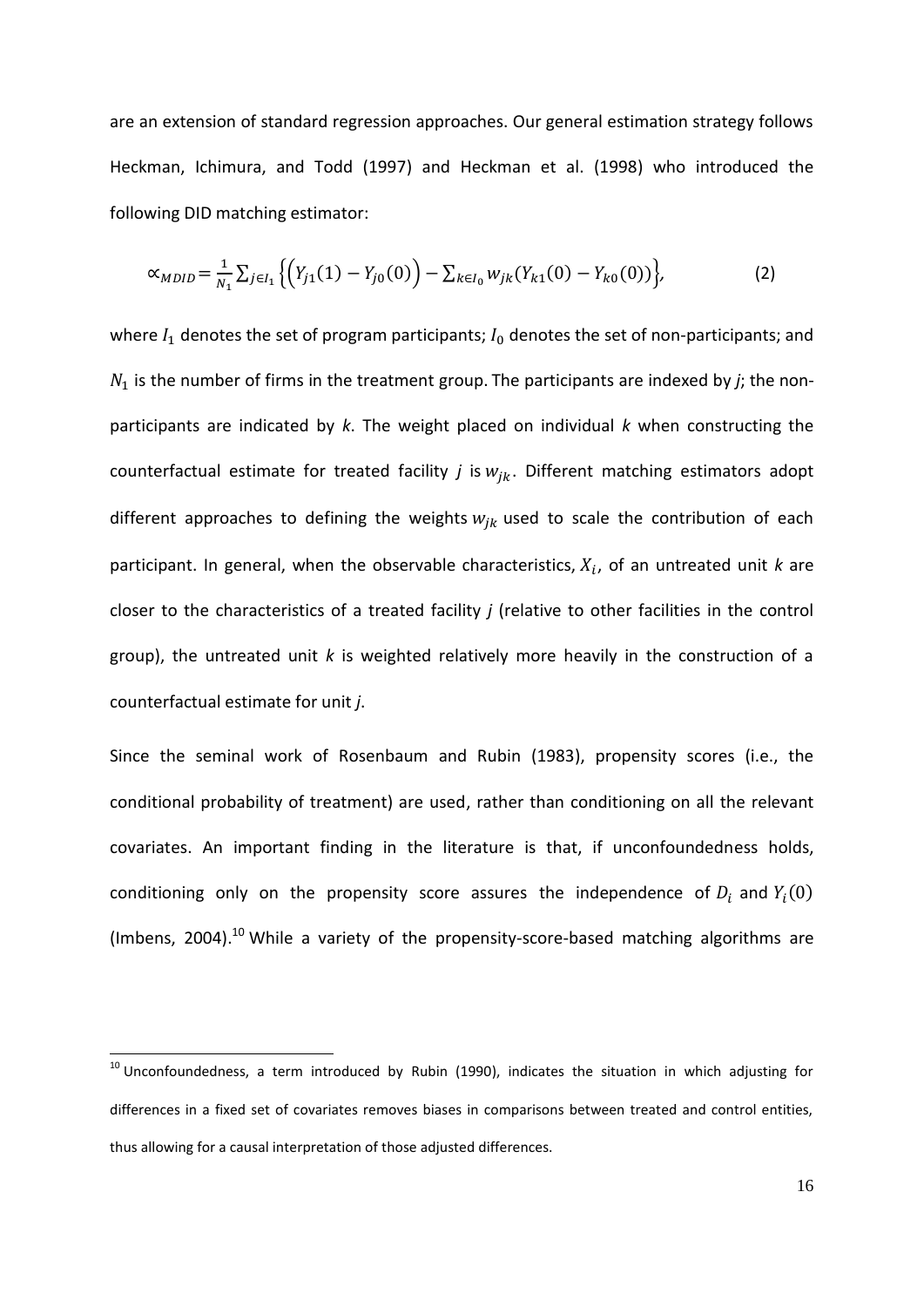available, $^{11}$  in what follows, we use the nearest neighbour (NN) and Kernel matching estimators. The NN estimator is the most straightforward matching estimator. An appropriate facility from the control group is selected as the matching partner for a treated facility on the basis of its exhibiting the closest propensity score. In our case, we use NN matching with replacement since each untreated firm can be used more than once as a match. Matching with replacement involves a trade-off between bias and variance. By allowing replacement, the average quality of matching will increase and the bias will decrease, especially when one has a relatively small group of comparable facilities in the control group, as we do.

The main difference between Kernel matching and NN matching is that instead of using only a few observations from the comparison group, weighted averages of all individuals are used in the control group to construct the counterfactual outcome. That is, it constructs a match for each treated entity using a kernel-weighted average over multiple entities in the control group. [Smith and Todd \(2005\)](#page-37-5) note that Kernel matching can be seen as a weighted regression of the counterfactual outcome on an intercept with weights given by the kernel weights. The weights depend on the distance between each control group observation and the treated observation for which the counterfactual is being estimated. Thus, one major advantage of this approach is the lower variance which is achieved because more information is used. The main demerit of this approach is that it utilises all observations, including ones that are objectively poor matches. This problem is eased by properly imposing the common support condition.

**.** 

 $11$  See [Caliendo and Kopeinig \(2008\)](#page-36-9) for a non-technical discussion about the properties of various matching estimators.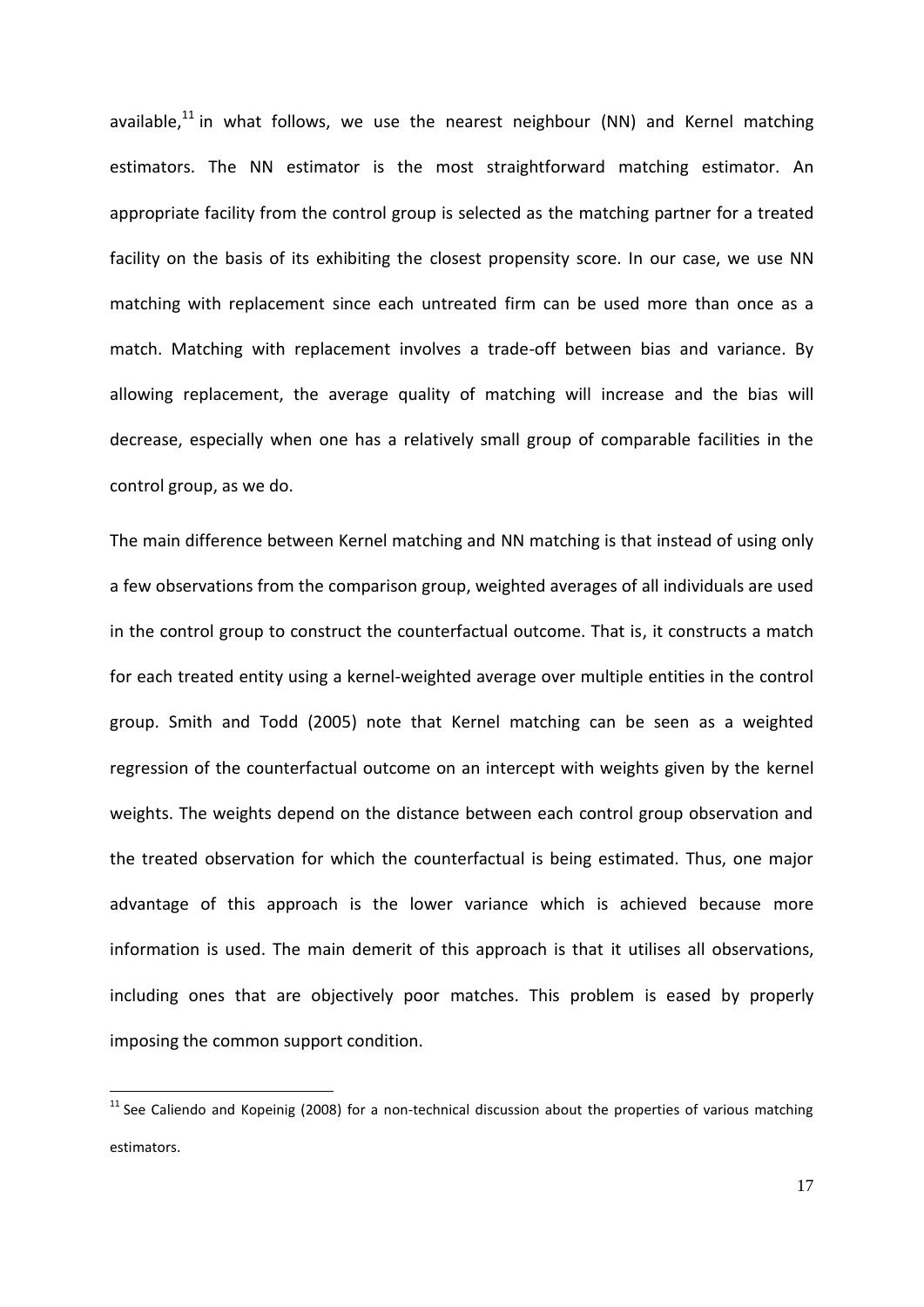#### **3.2. Data**

 $\overline{\phantom{a}}$ 

Our primary data come from the annual "Sample survey of non-financial enterprises (F-01)" administered by Statistics Lithuania (LS). The survey collects data on the main financial indicators for the sampled enterprises. We use eight waves of the survey (2003-2010), whose sample sizes vary between 8,000 and 17,000 firms.

Sampled firms belong to NACE (Statistical classification of economic activities in the European Community) Revision sectors 10-40. We exclude firms belonging to NACE 4012 (Transmission of electricity), 4013 (Distribution and trade of electricity) and 4022 (Distribution and trade of gaseous fuels through mains) as these firms are service providers such as gas and electricity distributors.

The dataset includes fuel purchases, turnover, capital stock, and profits. Importantly, the dataset also includes a breakdown of fossil fuels expenditures by fuel type. This unique feature allows us to infer quantities purchased from the expenditure data. Applying average emissions coefficients to the estimated quantities, we are able to obtain estimates of  $CO<sub>2</sub>$ emissions by both ETS and non-ETS firms (see the Appendix). This allows us to compare changes in  $CO<sub>2</sub>$  emissions by ETS firms with the behaviour of unregulated firms outside the ETS.<sup>12</sup> Unfortunately, the disaggregated fossil fuels expenditure series have been

 $12$  We were able to identify ETS firms thanks to the collaboration of the LS, who matched sampled firms to a list of Lithuanian firms participating in the EU ETS prepared by the authors, based on the CITL installation data. For confidentiality reasons, however, we were not able to obtain a matched dataset of Lithuanian firms with CITL data.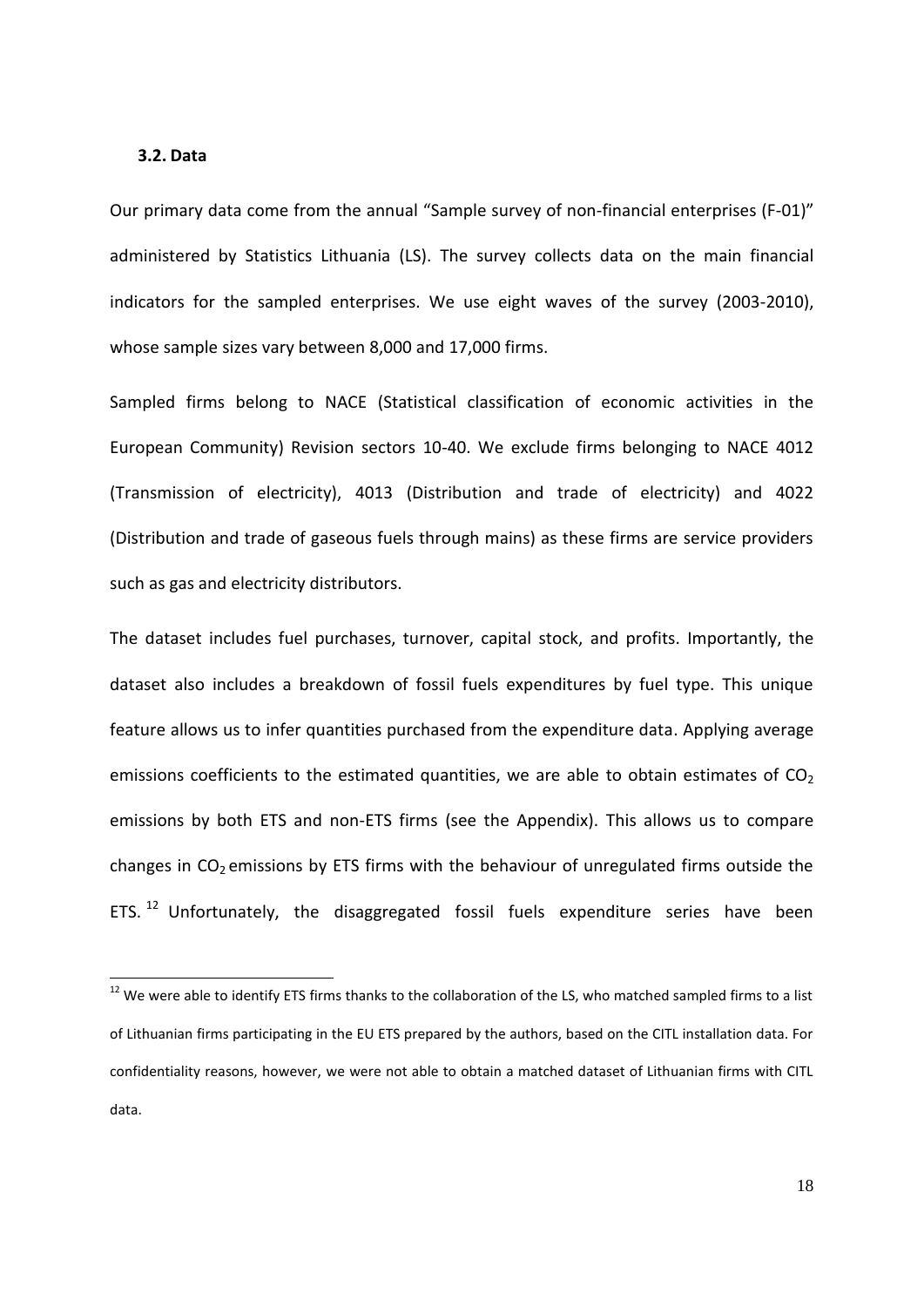discontinued from 2008; hence we are only able to conduct our analysis of  $CO<sub>2</sub>$  emissions until the end of phase 1, in 2007.

Due to the sampling methodology, the data set is strongly unbalanced. To avoid biasing our estimations, we restrict our analysis using the largest possible balanced panel. As a consequence of this adjustment, some firms drop from our sample.

A complete list of the variables used in the analysis, together with the usual set of descriptive statistics is presented in [Table 6.](#page-20-0) The data are summarised for the balanced sample running from 2003 until 2010, broken down by EU ETS participation status.

The data exhibit notable differences between ETS and non-ETS firms. As expected, ETS firms on average emit more  $CO<sub>2</sub>$ , produce more output, and are more capital intensive. On the other hand, ETS firms on average are less profitable than non-ETS ones.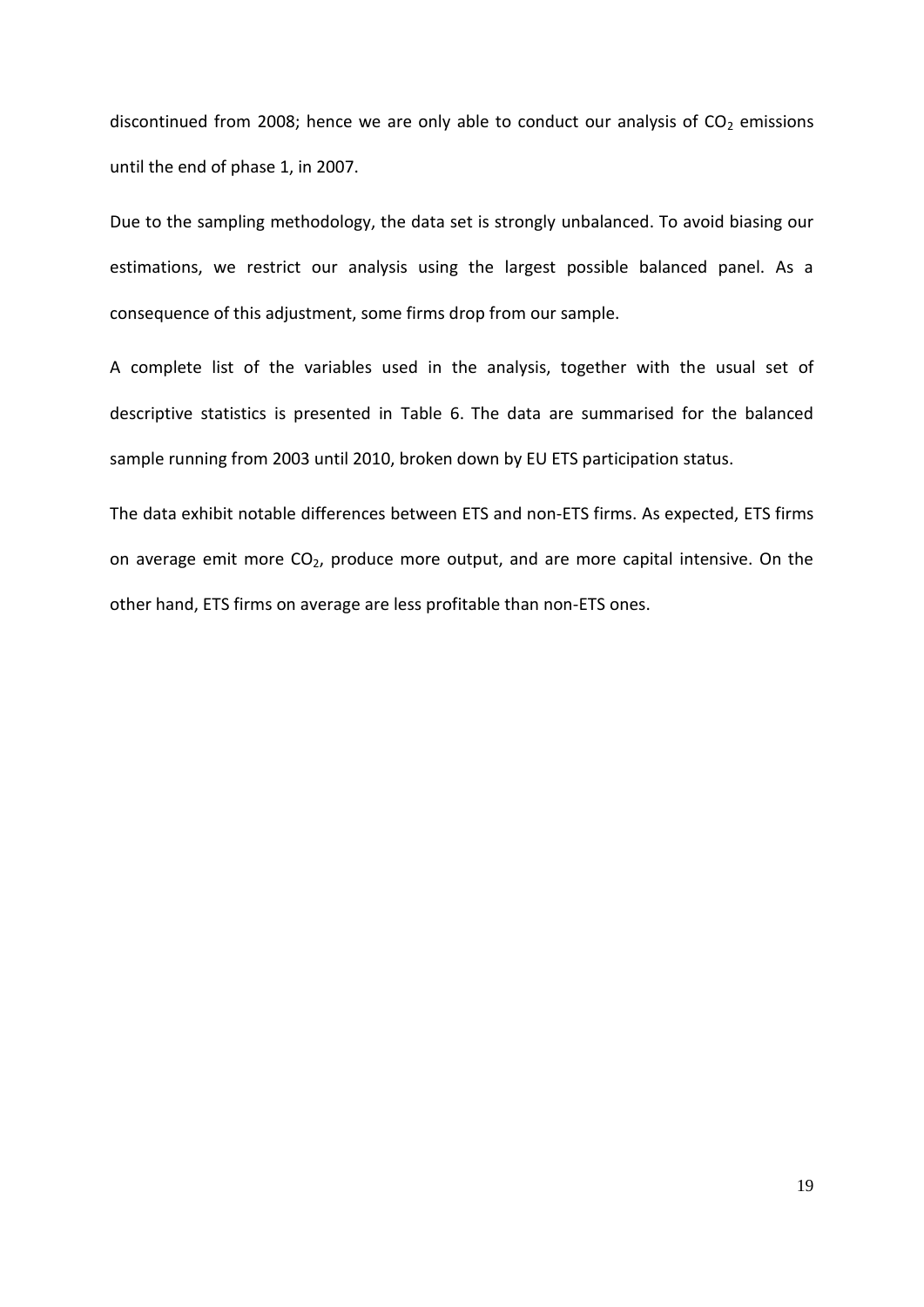# **Table 6 Descriptive statistics, Lithuania 2003-2007/2010**

|                                                |           |                   |      | <b>ETS</b> firms |           |         | Non-ETS firms |           |
|------------------------------------------------|-----------|-------------------|------|------------------|-----------|---------|---------------|-----------|
| Variable                                       | Period    | Measurement Unit  | Obs. | Mean             | Std. dev. | Obs.    | Mean          | Std. dev. |
| Fossil fuel expenditure                        | 2003-2007 | <b>'000 LTL</b>   | 205  | 21898            | 64 760    | 2 8 0 0 | 370           | 1 3 3 1   |
| Fossil fuel CO <sub>2</sub> emissions          | 2003-2007 | Kilo tonnes       | 205  | 139.2            | 377.2     | 2 8 0 0 | 1.645         | 5.897     |
| Fossil fuel CO <sub>2</sub> emissions/turnover | 2003-2007 | Tonnes/'000 LTL   | 205  | 1.309            | 1.394     | 2 8 0 0 | 0.110         | 0.345     |
| Turnover                                       | 2003-2010 | $'000$ LTL        | 328  | 120 061          | 217 734   | 4 4 8 0 | 26 371        | 67 292    |
| Tangible capital assets                        | 2003-2010 | <b>'000 LTL</b>   | 328  | 110 212          | 272 518   | 4 4 8 0 | 12 2 7 4      | 84 873    |
| Net gross profit before tax/turnover<br>Notes: | 2003-2010 | '000 LTL/'000 LTL | 328  | $-0.052$         | 0.450     | 4 4 8 0 | 0.040         | 0.220     |

<span id="page-20-0"></span>1. All monetary variables are in real terms.

2.  $\epsilon$ 1 = LTL 3.4528

*Sources:* Statistics Lithuania and the authors' calculations.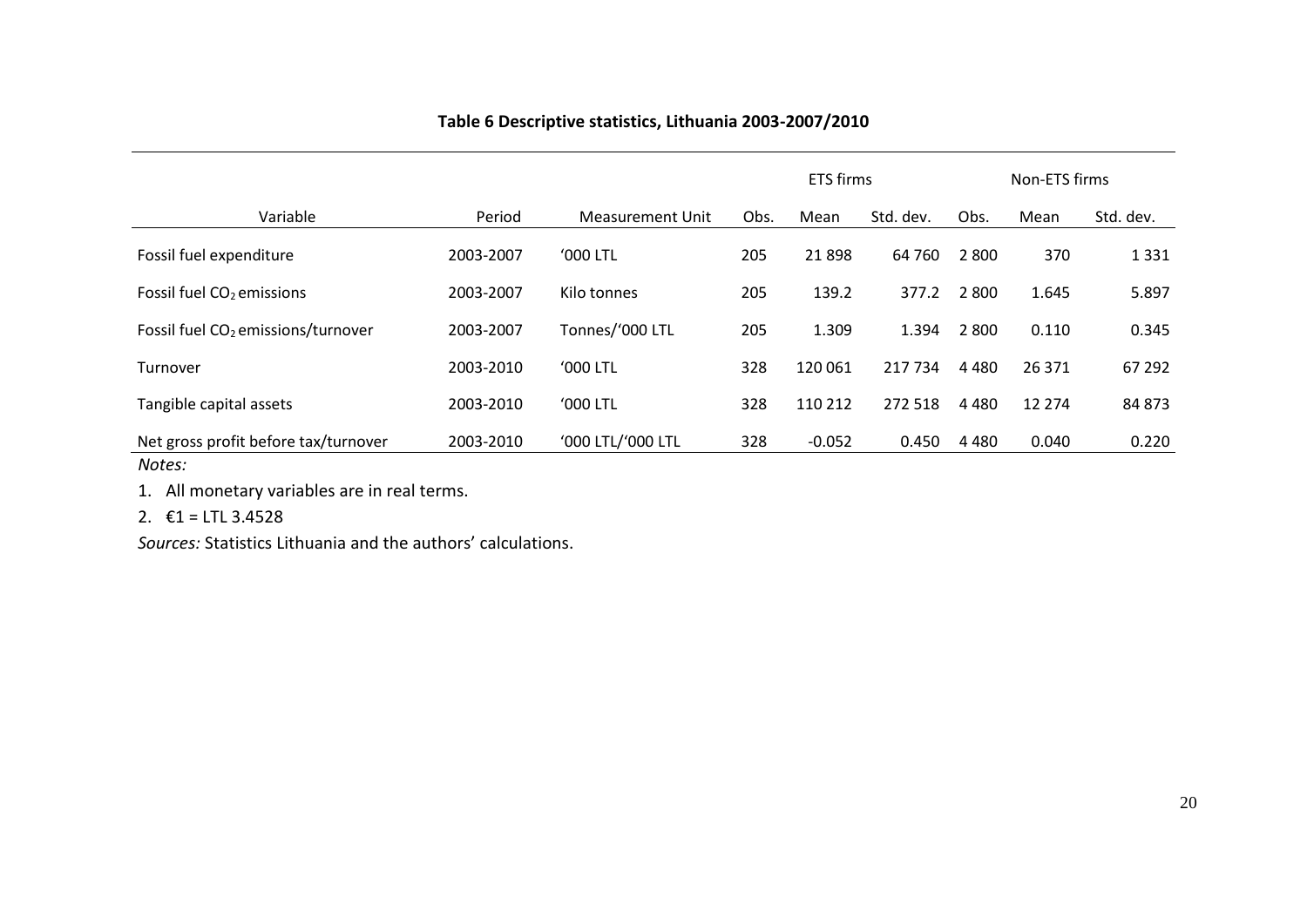#### **4. Results**

# **4.1 Matching**

To estimate a propensity score, i.e. the probability that a firm is regulated under the EU ETS based on their observable characteristics, for each firm in the sample we use a probit model. Since the choice of the observable covariates in the propensity score model must satisfy the unconfoundedness assumption, the selection of covariates is crucial. All the important variables that influence both the participation decision and the outcome variables should be included. Hence, both economic theory and the policy setting must be used as a guide. In addition, only variables that are unaffected by participation should be included in the model. To ensure this, we choose variables that are either fixed over time, or measured before participation.

In our study, the propensity scores are measured using data for 2004. The explanatory variables include the amount of fossil-fuel-based energy used by the firm, the stock of tangible capital assets, the firm's turnover, and a dummy identifier for whether the firm belongs to the NACE 40 industries.<sup>13</sup> We enforce a common support or overlap condition. This ensures that any combination of characteristics observed in the treatment group can also be observed among firms in the control group. Balance is achieved and there is a significant overlap in the propensity scores of the treatment and comparison groups (see Table 7). $^{14}$ 

 $\overline{\phantom{a}}$ 

 $13$  NACE 40: Electricity, gas, steam and hot water supply.

 $14$  Our estimation is carried out in STATA, using the "pscore" procedure developed by Becker and Ichino 2002. Adding option "comsup" to the estimation, we ensure that balancing is achieved. The statistical procedure implemented is extremely demanding in that the balancing property is not rejected only in the case that it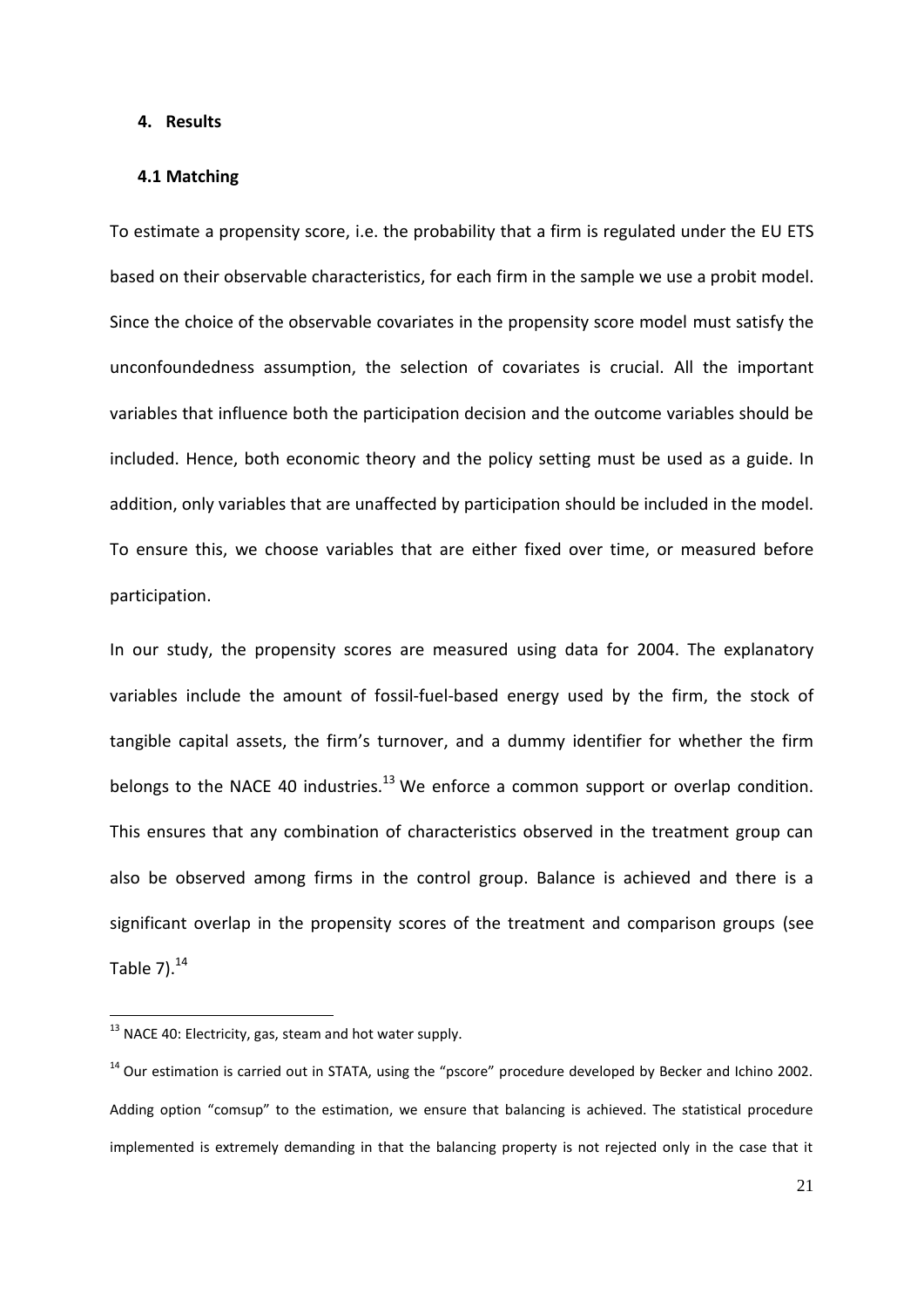| Propensity score | Non-ETS firms | <b>ETS firms</b> | Total |
|------------------|---------------|------------------|-------|
| $0 - 0.09$       | 261           | 6                | 267   |
| $0.01 - 0.149$   | 21            | 0                | 21    |
| $0.15 - 0.199$   | 8             | 3                | 11    |
| $0.20 - 0.399$   | 12            | 10               | 22    |
| $0.4 - 0.599$    | 6             | 8                | 14    |
| $0.6 - 0.799$    | 3             | 4                |       |
| $0.8 - 1$        | 1             | 10               | 11    |
| Total            | 312           | 41               | 353   |

**Table 7 Distribution of control and treated entities according to their propensity scores in the panel satisfying the common support condition**

*Notes*: Seven number of blocks optimally selected, significance level 0.01.

[Table 8](#page-22-0) presents the results of the propensity score measurement. As expected, firms with higher consumption of fossil fuels and more tangible capital assets are more likely to be included in the EU ETS. Additionally, firms belonging to the NACE 40 industries are also more likely to be engaged in emissions trading. The volume of turnover has a negative and significant effect, albeit only at the 10 per cent significance level.

# **Table 8 Measurement of propensity scores**

<span id="page-22-0"></span>

| Variables              | Coef.    |        | Std. err. |
|------------------------|----------|--------|-----------|
| Fossil fuel quantity   | 0.245    | $***$  | 0.063     |
| Capital                | 0.538    | ***    | 0.152     |
| Turnover               | $-0.281$ | $\ast$ | 0.154     |
| NACE 40                | 1.223    | ***    | 0.333     |
| Constant               | $-4.658$ | ***    | 0.881     |
| Number of observations | 601      |        |           |
| LT $\chi^2$ (4)        | 150.500  |        |           |
| Prob. > $\chi^2$       | 0.000    |        |           |
| Pseudo $R^2$           | 0.503    |        |           |

 *Notes*: 1. \*\*\* p <= 0.01, \*\* p <= 0.05, \* p <= 0.1.

2. All monetary variables are in natural logarithms.

# **4.2 Average Effects of the EU ETS on ETS Firms**

**.** 

holds for every component of the conditioning vector (see Becker and Ichino 2002 for details). Additional

details on the procedure and the complete test results are available from the authors upon request.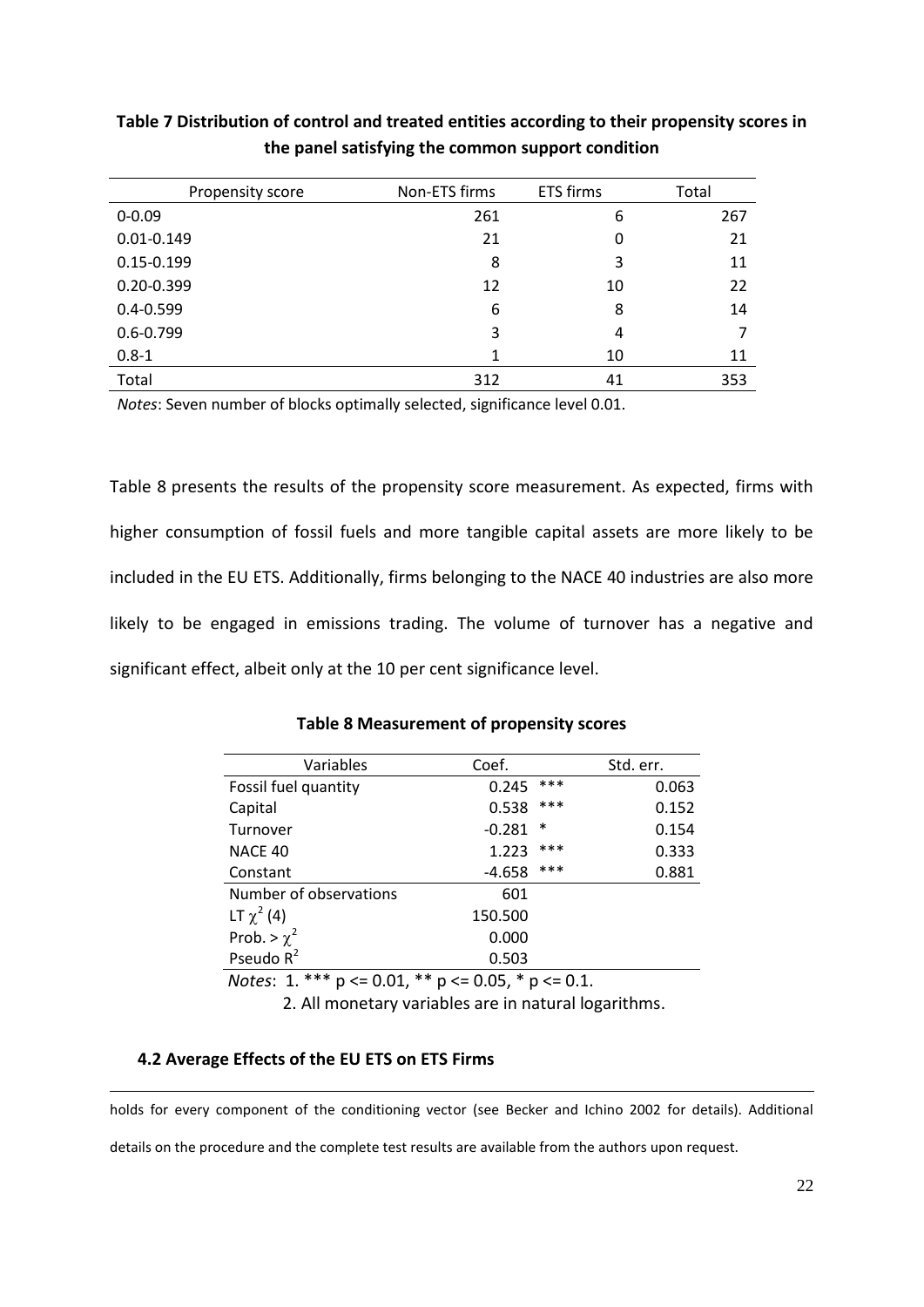This subsection reports the results of the Kernel and NN matching specifications reflecting the EU ETS impacts. Although the European Emissions Trading Directive was ratified in October 2003, the Lithuanian NAP was approved only in the second half of 2004. Therefore, we use the year 2004 as the pre-treatment year. The outcome variables in the year 2004 are then compared with their counterparts in subsequent years (2005, 2006, 2007, 2008, 2009 and 2010 $^{15}$ ). To better understand the dynamics of the effects, we also compute year-onyear changes. Treatment effects are calculated using a "levels" specification.

# *Total CO<sup>2</sup> emissions and CO<sup>2</sup> intensity*

**.** 

As the primary goal of the EU ETS is the reduction in absolute GHG emissions, the first question to be explored is whether the EU ETS effected any significant changes in total  $CO<sub>2</sub>$ emissions. Figure 2 illustrates the evolution of average  $CO<sub>2</sub>$  emissions among ETS firms between 2003 and 2007. Emissions hovered around the pre-treatment average well into Phase I of the ETS, before increasing in 2007. The results from our matching estimation show that these dynamics are not peculiar to ETS firms, but are rather mirrored by comparable firms outside of the treatment group. The results in [Table 9](#page-35-0) shows that changes over time in CO<sup>2</sup> emissions among ETS firms, where not significantly different in a statistical sense from changes that occurred among firms in the control group. We can conclude that, in terms of overall  $CO<sub>2</sub>$  emissions, the introduction of the EU ETS did not significantly affect the behaviour of ETS firms, relative to non-ETS ones. Given that Lithuanian's ETS firms were significantly over-allocated in the first trading periods, and that the price of allowances was already very low by the time allowance trading started to take place in earnest, these finding are hardly surprising.

<sup>&</sup>lt;sup>15</sup> Some of the outcome variables, most notably  $CO<sub>2</sub>$  emissions, are only available until 2007.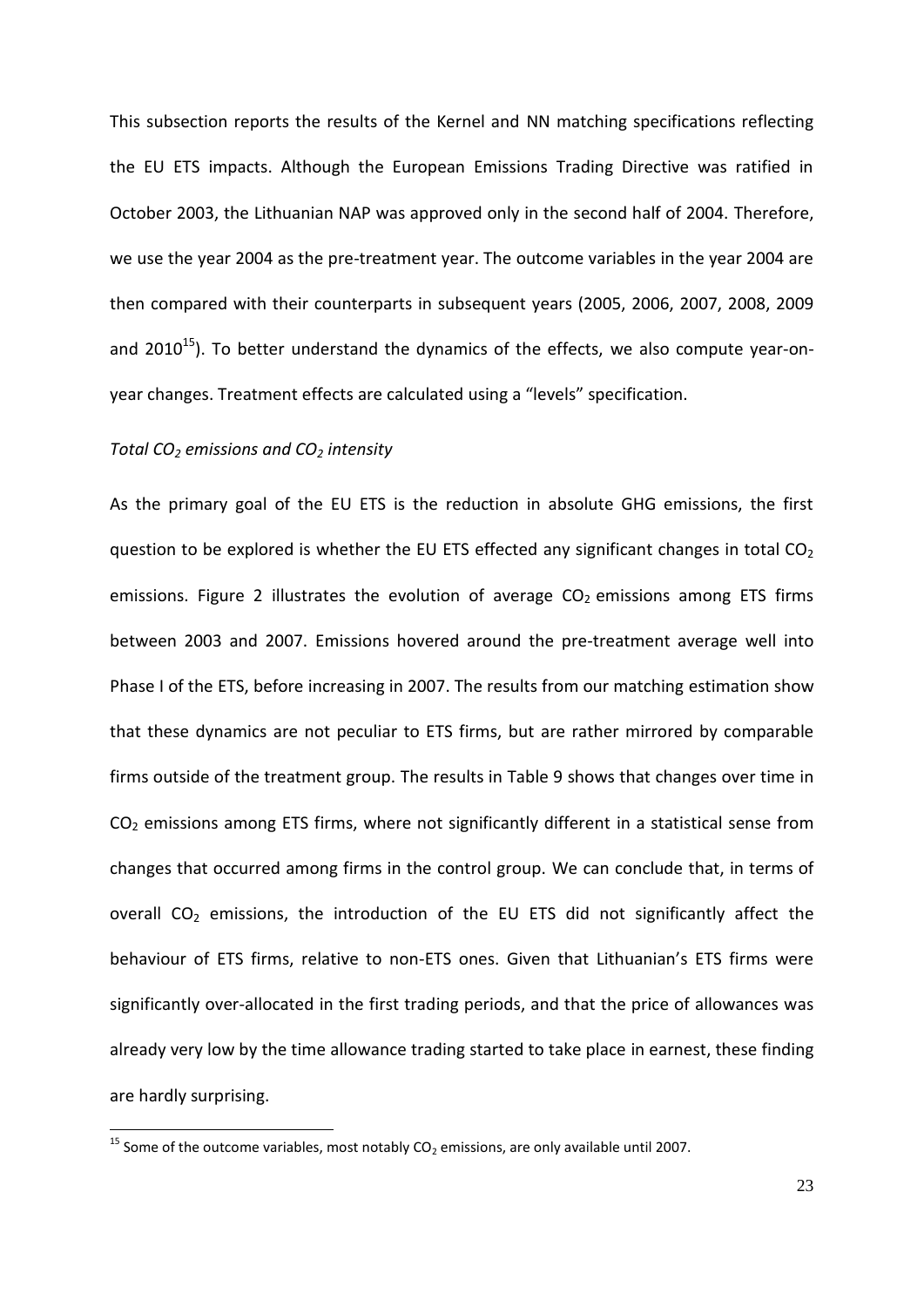

**Figure 2 Average CO<sup>2</sup> emissions of ETS firms, 2003-2007**

These absolute measures, while interesting from the point of view of the environmental integrity of the policy, do not allow us to discriminate between changes in production levels and other adjustments the firms might have made, for example, in terms of their fuel mix or their production technologies. To gain some insight into this second group of factors, we next look at changes in  $CO<sub>2</sub>$  intensity, measured as the ratio of  $CO<sub>2</sub>$  emissions over turnover.

[Figure 3](#page-25-0) shows that, contrary to the trendless emissions path, the emissions intensity of turnover for ETS firms in our sample continued to creep up until 2005, started decreasing in 2006 and fell markedly in 2007. Our matching exercise (see [Table 9\)](#page-35-0) confirms this development. In particular, the year-on-year changes confirm the information derived from the previous picture, and inform us that these changes were not significantly different from the behaviour of non-ETS firms, with the exception of the marked reduction in 2007, which is significantly larger than the comparable change for non-ETS firms. Thus, ETS firms seem to have used the first years of the scheme operation to (slowly) learn how to improve on their environmental efficiency, possibly opting to reduce their use of the most  $CO<sub>2</sub>$  intensive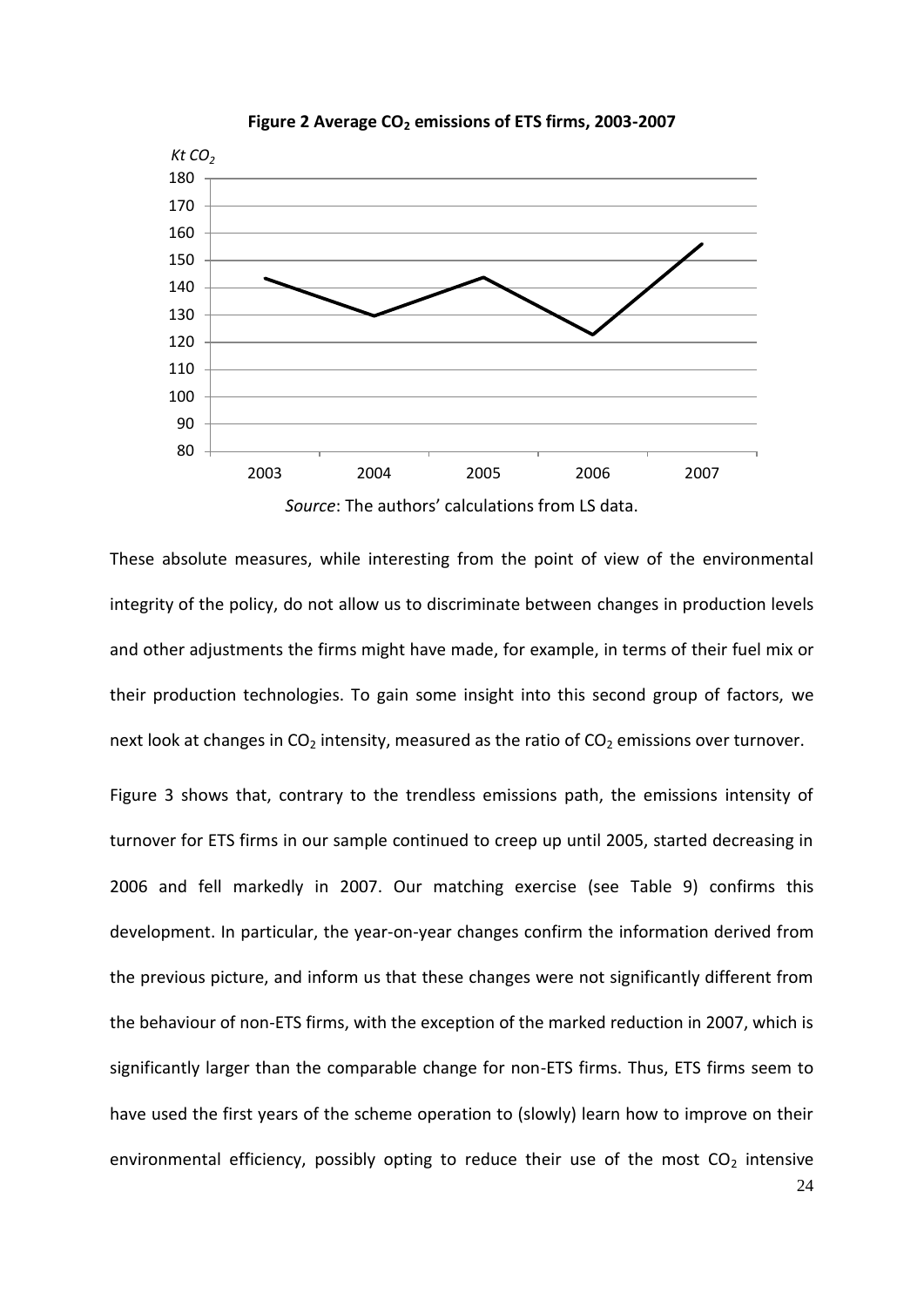fuels, <sup>16</sup> purchasing electricity rather than self-generating, and investing in cleaner technology.

<span id="page-25-0"></span>

**Figure 3 Average CO<sup>2</sup> emissions intensity of ETS firms, 2003-2007**

*Source*: The authors' calculations from LS data.

# *Fuel mix and electricity purchase*

**.** 

To investigate which of these strategies have been followed by Lithuanian ETS firms, we start by looking at purchases of fossil fuels by the ETS firms in our sample.

As expected, the vast majority of fossil-fuel based energy generation in Lithuanian is based on natural gas, with coal and oil distant second and third. Figure 4 illustrates that the share of oil has been consistently decreasing over time, while coal has increased slightly. This is suggestive of a progressive shift away from expensive oil into cheaper coal and cleaner gas.

<sup>&</sup>lt;sup>16</sup> These results are in line with the existing literature on fuel-switching, see e.g. Pettersson, Söderholm, and Lundmark (2012).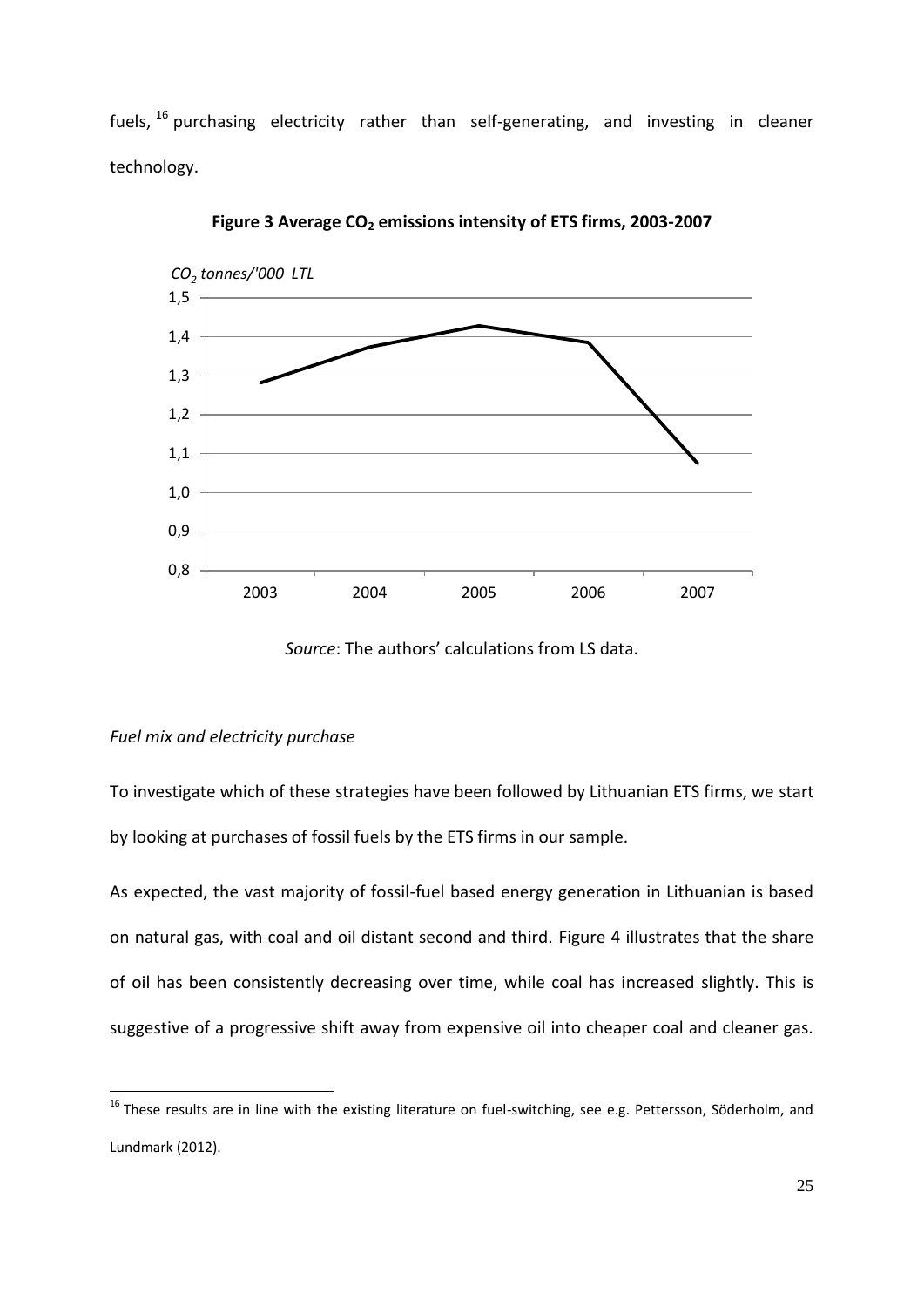The increased reliance on gas by ETS firms is likely to have been the result of the need to compensate for the decrease in electricity output following the closure of Unit 1 of the Ignalina NPP on 31 December 2004. The increase, however, proved to be not as large as it had been previously feared. The natural gas price increase, naturally led to a rise in energy production costs, thus encouraging electricity imports from Russia and Estonia rather than domestic production ([Štreimikiene 2008](#page-38-5)). We find a confirmation of this hypothesis by looking at the increase in electricity purchases by ETS firms over the period 2005-2007 (see [Figure 5\)](#page-26-0).



**Figure 4 Total purchase of fossil fuel inputs by ETS firms, 2003-2007**

*Sources*: The authors' calculations from LS data.

This shift away from  $CO<sub>2</sub>$ -intensive energy carriers into natural gas, and from fossil-based generation into imports can certainly explain the decrease in  $CO<sub>2</sub>$  intensity discussed above. We next look at the role of investment in this process.

# <span id="page-26-0"></span>**Figure 5 Total purchase of electricity by ETS firms, 2004-2007**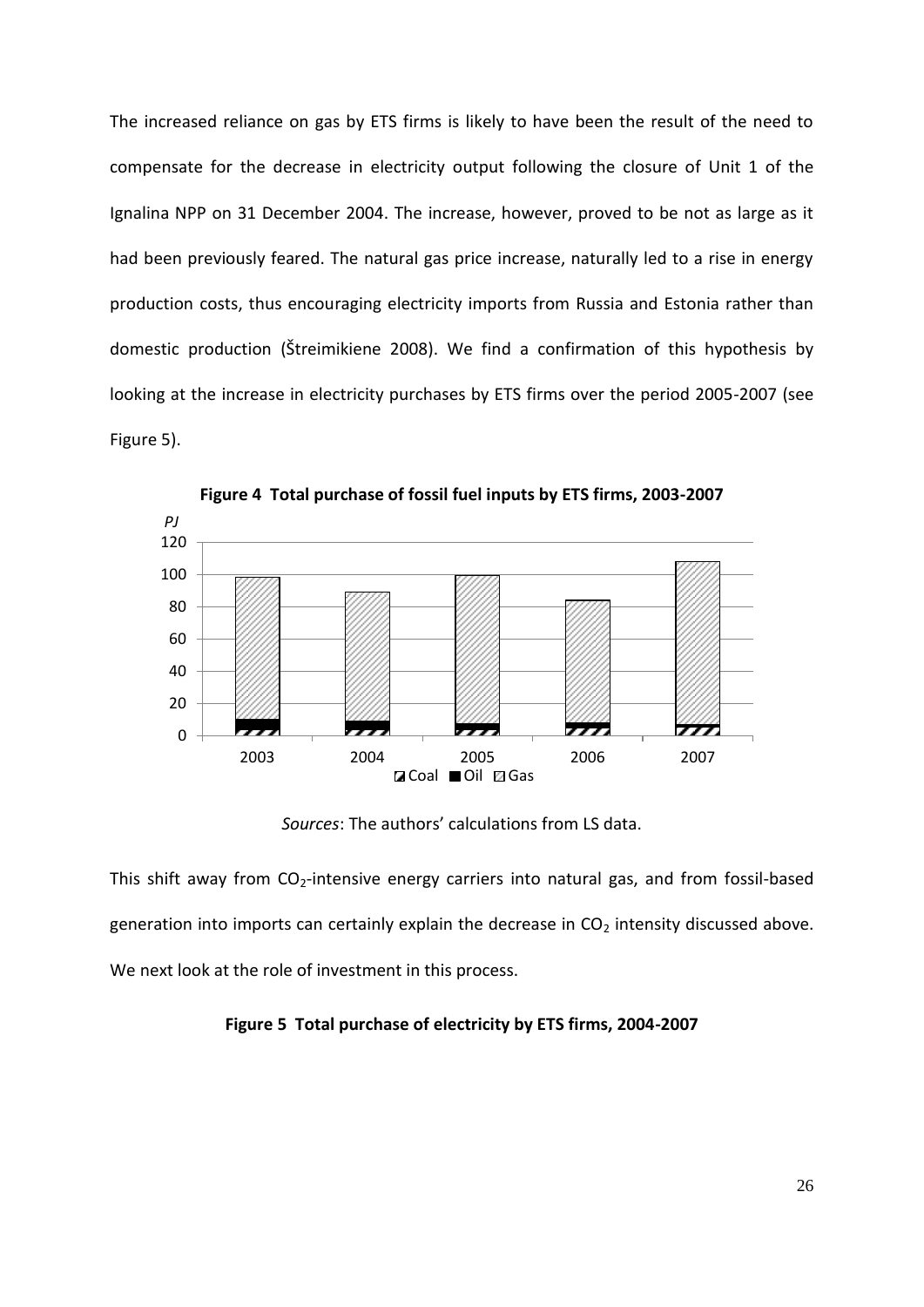

## *Investment*

We now ask the question whether Lithuanian ETS firms invested in new technology following the commencement of carbon trading in 2005, and whether their behavioural change can be attributed to the EU ETS. The empirical literature in this area is very scant. Using a survey of Irish ETS firms over the period 2005-2008, [Jaraitė, Convery, and Di Maria \(2010](#page-37-6)) find suggestive evidence that ETS firms started investing to improve their carbon performance and achieve compliance under the (perceived) tight Irish permits allocation, already in preparation of the first phase. [Anderson, Convery, and Di Maria \(2010\)](#page-36-10) use the same Irish survey data and find that the EU ETS has influenced the way investments in capital and infrastructure are planned in almost half of the surveyed firms. They also report that during the first phase there was a significant amount of technology adoption. Indeed, 50 per cent of the Irish firms in their sample report employing some form of new machinery or equipment that contributed to decreasing their  $CO<sub>2</sub>$  emissions. Löfgren, Wråke, Hagberg, and Roth (2013), on the other hand, fail to find any statistically significant impact of the EU ETS on the investment decision of regulated Swedish firms. Their focus is, however, slightly different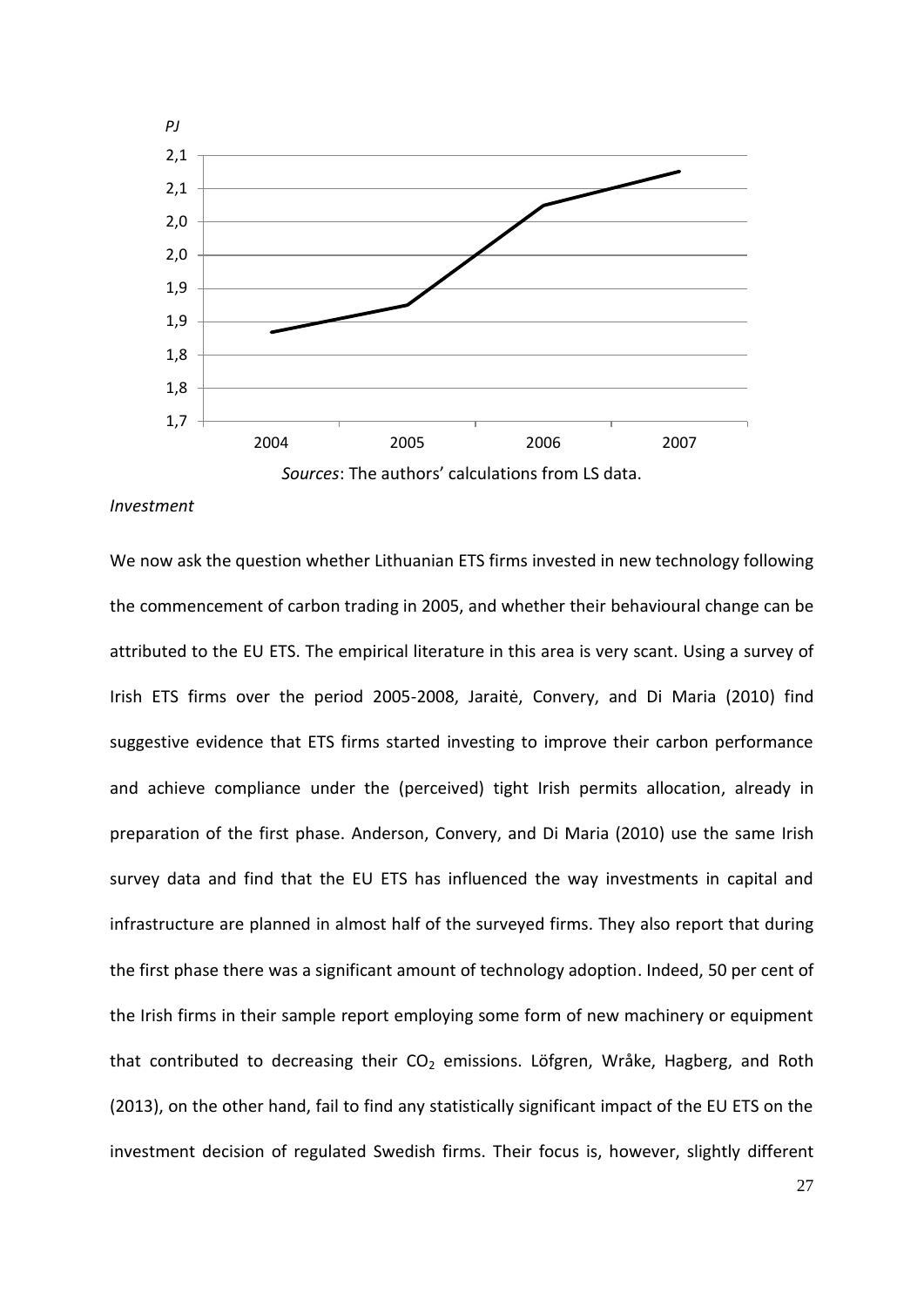from the papers above, as they only analyse investment in carbon mitigating technologies in a sample of Swedish firms between 2002 and 2008. Our data do not include investment data per se, but we have information on each firm's total tangible capital assets over time. In what follows, we use changes in these assets as a proxy for net capital investment.

[Figure 6](#page-28-0) shows that the average value of tangible assets among ETS firms in our sample declined steadily throughout the first phase. Thus, it seems unlikely that Lithuanian firms improved their carbon efficiency due to the introduction of new technology.

<span id="page-28-0"></span>

**Figure 6 Average tangible assets of ETS firms, 2003-2010**

The figure, together with the results reported in [Table 9,](#page-35-0) indicate that this trend was, however, reversed in 2009, and that this change is exclusive to ETS firms in our sample.

These results are consistent with the view that the introduction of the EU ETS did cause the retirement of old and less efficient tangible assets during the first trading years. In the second phase, instead, the evidence indicates that ETS firms started investing in new capital equipment. One factor that might have led to the 2010 increase is the significant legislative change that took place in 2009. On July 7, 2009 the Lithuanian Parliament passed law XI-329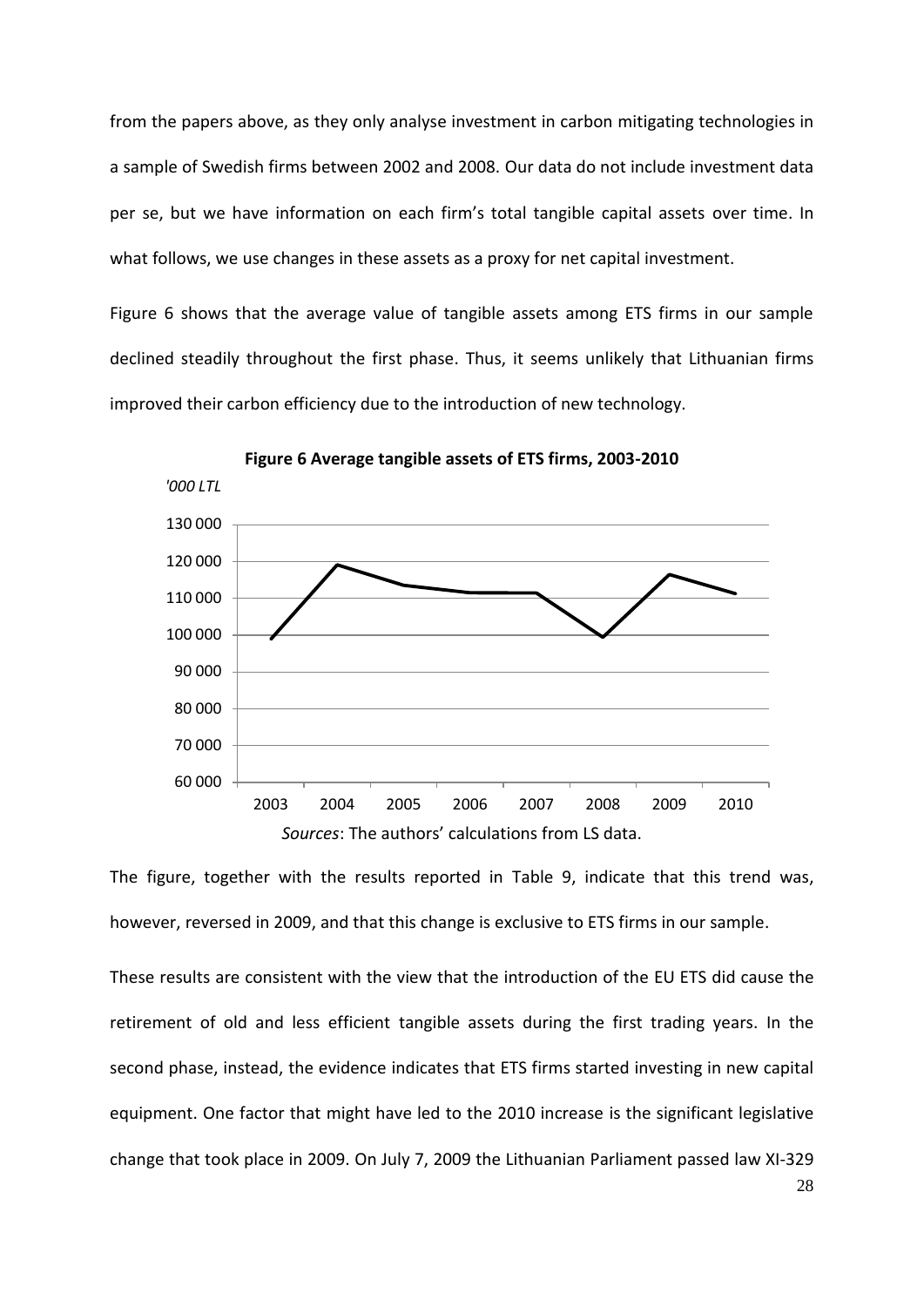[\(Seimas of the Republic of Lithuania 2009\)](#page-37-7), which limited the possibility to recycle revenues from the sale of EUAs. The law in fact mandates that all revenues received from the sale of EUAs should be earmarked to be spent on environmental measures.

## *Profitability*

The final part of our analysis focuses on assessing the effect of the EU ETS on Lithuanian ETS firms' profitability. Indeed, one of the main concerns raised by the introduction of the EU ETS was the possible deterioration of the competitive position of those ETS sectors most exposed to international competition. It is clear, however, that some of the concerns related to profitability would be alleviated by the fact that within the EU ETS permits are grandfathered, i.e. allocated for free to firms in the EU ETS. In this case, each entity is faced with a clear trade-off between using the permits for compliance purposes (and incurring the opportunity cost of the foregone sale) and selling them on the market (and incurring the cost of abatement). It is this trade-off that generates abatement incentives for efficient firms, who then benefit from the proceeds of the sale of the excess allowances. Revenues from the sale of EUAs are potentially large, and may help bolster the profitability of firms, especially in sectors and countries that received a generous allocation of permits. As discussed in Section 2, Lithuanian firms in all sectors were very generously allocated, and, despite the price collapse, benefited from the sale of EUAs to foreign entities (See [Table 3\)](#page-12-0).

Our dataset contains several profit measures, based on financial accounting including gross profit (profit from the main production activities), and profit before tax (profit that takes into account net income from other activities). Although there are as yet no approved accounting standards on how the EUAs should be treated in financial statements, it is recommended to treat them as intangible assets ([Rimašauskas 2009](#page-37-8)). Hence, the net income from

29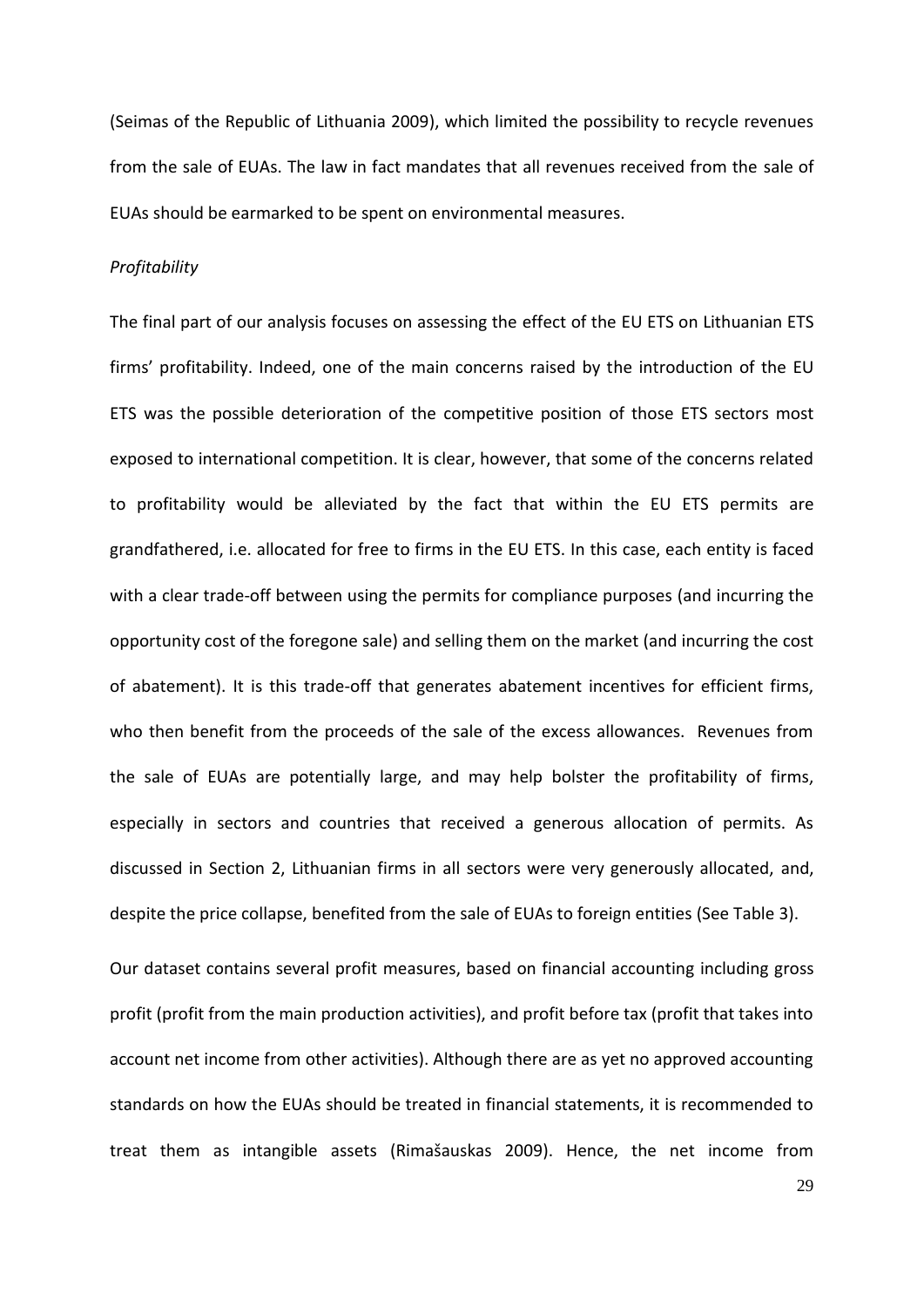buying/selling EUAs should be recorded among the net income from the other activities. As a consequence, we choose to analyse the relative profit before tax, which is measured as profit before tax over turnover. In what follows, we simply refer to this measure as "profit".

<span id="page-30-0"></span>

**Figure 7 Average profitability of ETS firms, 2003-2010**

The average profitability among ETS firms in our sample [\(Figure 7\)](#page-30-0) and the matching results presented in [Table 9](#page-35-0) show that ETS firms in Lithuania do not seem to have suffered from their membership of the emission trading scheme in the early stages of the programme. Our results suggest, however, that they might have become less profitable in both 2009 and 2010. The year-on-year changes are similar but with slightly higher significance already in 2007 and 2008. These findings are not surprising, given the amount of over-allocation enjoyed by Lithuanian ETS firms in the first trading phase. The results are also consistent with the findings of [Ellerman and Trotingnon \(2009\)](#page-36-7) that ETS firms in Lithuania were able to monetise their EUA surplus in the first trading period. As discussed in Section 2, ETS firms in Lithuania exported most of their unused allowances in 2007, but the highest revenue was earned in 2006 (see Table 2). This might explain the dip in 2007. Subsequent drops might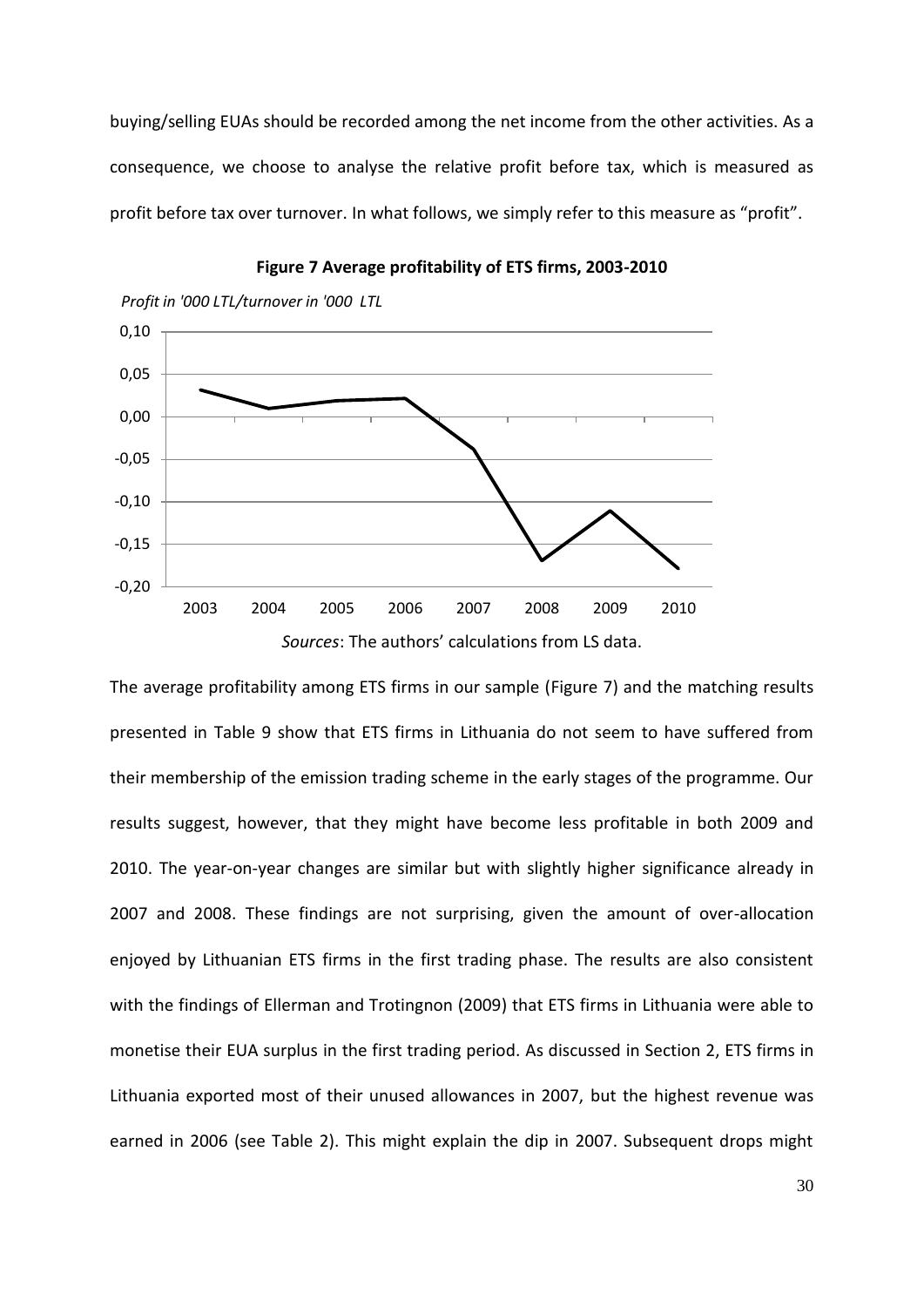instead be explained by the Lithuanian second period allocation being much tighter than the first one.

In essence, our results run counter the statement that the EU ETS exerted a drag on ETS firms' competitiveness and profitability, at least in the context of our case study. In addition to that, although the available data do not allow us to fully understand the pass-through of opportunity costs, we believe that the above findings do not support the hypothesis that costs have been passed through to consumers. At least four reasons can explain it. Firstly, if there had been the pass-through of the opportunity costs into final consumer prices, we would have observed a persistent EU ETS effect on ETS firms' profits. The second reason relates to structure of the markets in which ETS firms operate. ETS firms operating outside the power generating sector, e.g. in the glass, ceramics, refining and food sectors, are more exposed to domestic and international competition, and thus have limited latitude to passthrough opportunity costs. Thirdly, as most of the Lithuanian firms in the EU ETS had more allowances than they needed, they might not have perceived the full opportunity cost of the freely allocated allowances. Finally, in Lithuania energy end-user prices were regulated in the first trading period and beyond, implying that, in the power-generating sector, firms could not have adjusted end-user prices to  $CO<sub>2</sub>$  price fluctuations. Nevertheless, a more detailed investigation of these effects would form an interesting topic for future research.

# *Testing the common-trends assumption*

Our analysis relies on the important assumption that the trends in the outcome variables over time should be the same across the ETS and non-ETS firms in our sample. Given the systematic differences in firm size between ETS and non-ETS firms, it is very important to test whether this assumption holds for our data sample. Since we have only two years of the

31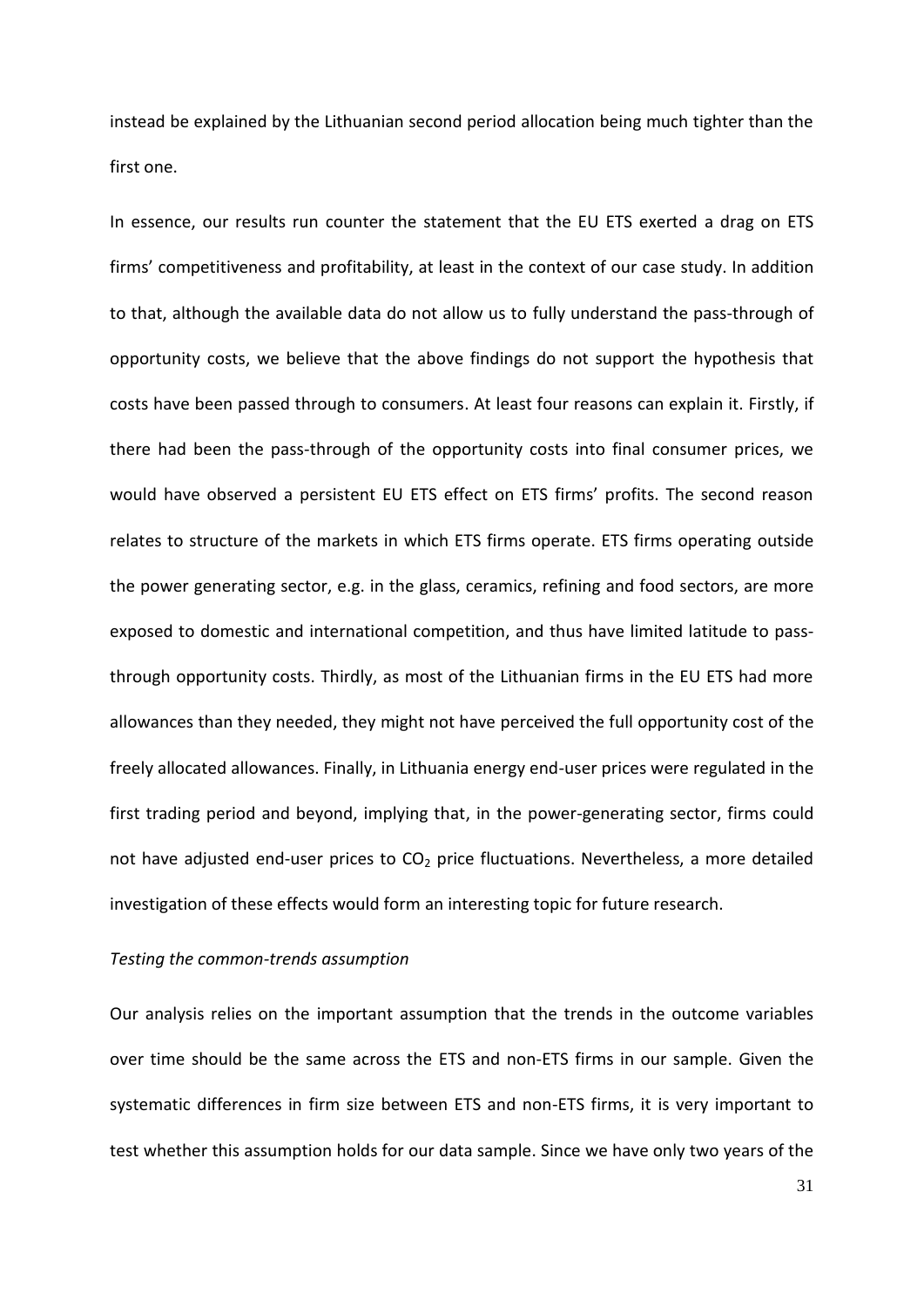pre-treatment data, we run a so called placebo DID matching test for those two years (2003 and 2004). In this test, we treat the year 2003 as a pre-treatment year and the year 2004 – as a treatment year. The results<sup>17</sup> of the placebo DID matching test show that there are no statistical differences in the outcome variables (namely,  $CO<sub>2</sub>$  emissions,  $CO<sub>2</sub>$  emission intensity, tangible capital assets and profitability) between the treatment and control groups for 2003-2004. This suggests that the pre-ETS trends in the outcome variables are the same for the ETS and the non-ETS firms in our sample. As they are the same before the EU ETS was implemented, it will lend some support for the assumption that they are the same after the EU ETS started. In addition to that, these results might indicate that expectations regarding the introduction of the EU ETS were not realised before the year 2005.

## **5. Conclusions**

**.** 

In this paper, we presented new evidence on the effects of the EU ETS on participating firms. In particular, thanks to the features of our dataset, we were able to assess the impact of the EU ETS directly on  $CO<sub>2</sub>$  emissions and their intensity at the firm level, and to study the behaviour of ETS firms as refers to their investments and profitability. Our results indicate that the EU ETS overall did not cause reduction in  $CO<sub>2</sub>$  emissions over the whole first trading period. This is understandable, due to the marked over-allocation of the installations in our dataset. We do observe, however, that  $CO<sub>2</sub>$  emission intensity decreased between 2006 and 2007, albeit slightly. Unfortunately, the available data do not allow us to investigate whether this decrease was a one-off effect or continued in the second phase of the EU ETS. We also

<sup>&</sup>lt;sup>17</sup> Due to space constraints, the results of this test are not reported here. They can be provided by the authors upon request.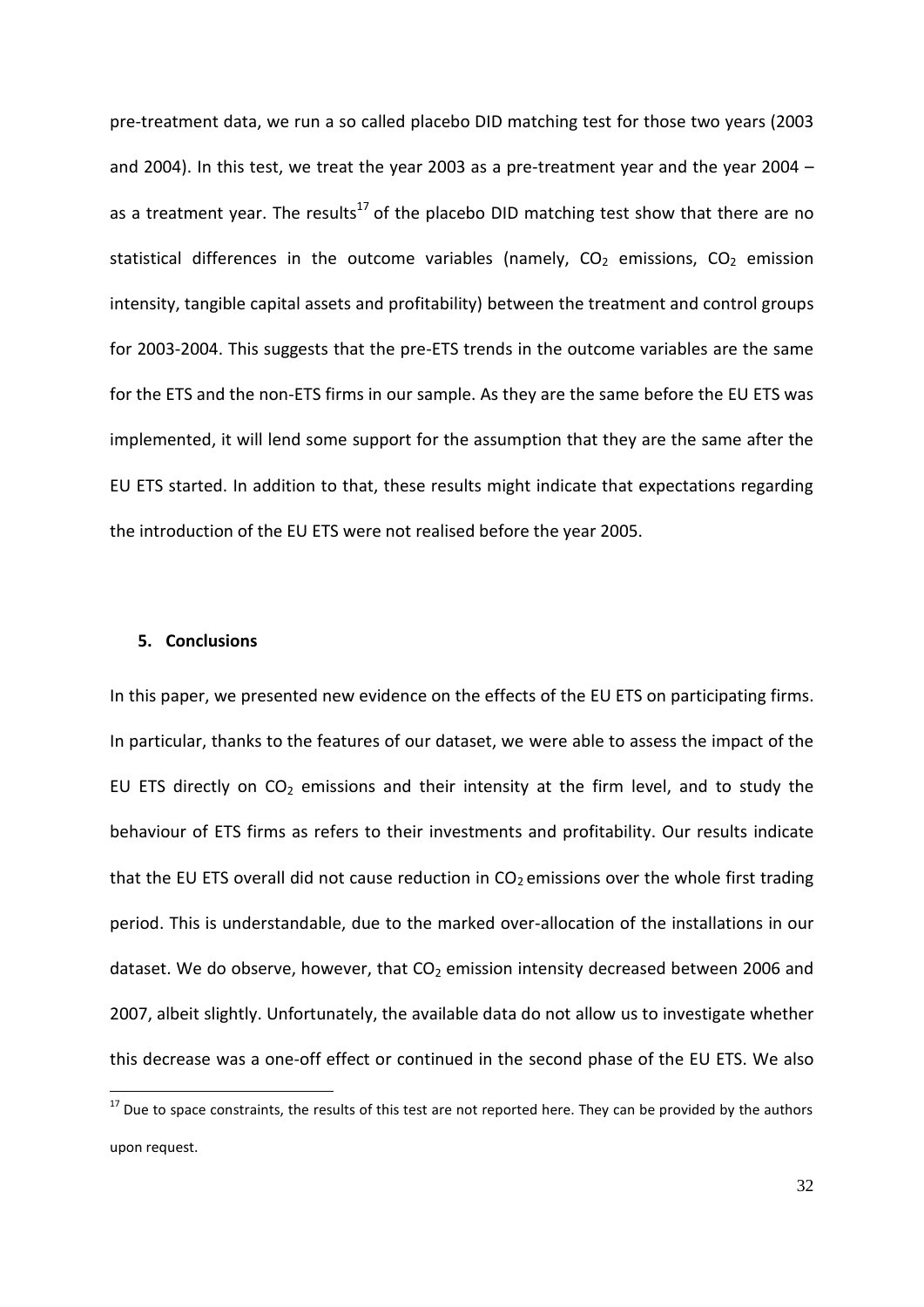find that Lithuanian ETS firms shifted out of expensive energy carriers, like oil and gas, into coal, which remained competitive due to the low price of allowances after 2006. We argue that two factors external to the participation in the ETS, namely the closing of the first reactor of the Ignalina NPP and the high gas prices, led ETS firms in Lithuania to increase their imports of cheaper electricity from neighbouring countries, causing a possible degree of carbon leakage.

Although the EU-wide emission trading system did not seem have encouraged firms to mitigate their  $CO<sub>2</sub>$  emissions in the short-run, our analysis suggests that this policy induced the retirement of old (and less efficient) capital stock during the first trading years, and lead to some additional investments into new capital equipment from 2010. The latter effect was probably compounded by the introduction of law XI-329 [\(Seimas of the Republic of Lithuania](#page-37-7)  [2009\)](#page-37-7), which required the earmarking of allowance sales' revenues for environmental investments. The injection of new, likely more efficient, capital into the existing Lithuanian capital stock suggests that more substantial emission reductions are to be expected in the near future when capital is fully operational.

In terms of economic effects, our results indicate that the EU ETS did not represent a drag on the profitability of Lithuanian ETS firms. This finding, while derived from a small sample of EU ETS firms, is nevertheless consistent with the analyses of, for example, [Ellerman,](#page-36-0)  [Convery, and de Perthuis \(2010\)](#page-36-0), and contributes to alleviate the competitiveness concerns raised by many industry representatives. At the same time, our findings do not support common speculations that the generous permit allocation generated huge windfall profits for the largest polluters.

Overall, our results lend support to the idea that the stringency of the first two phases of the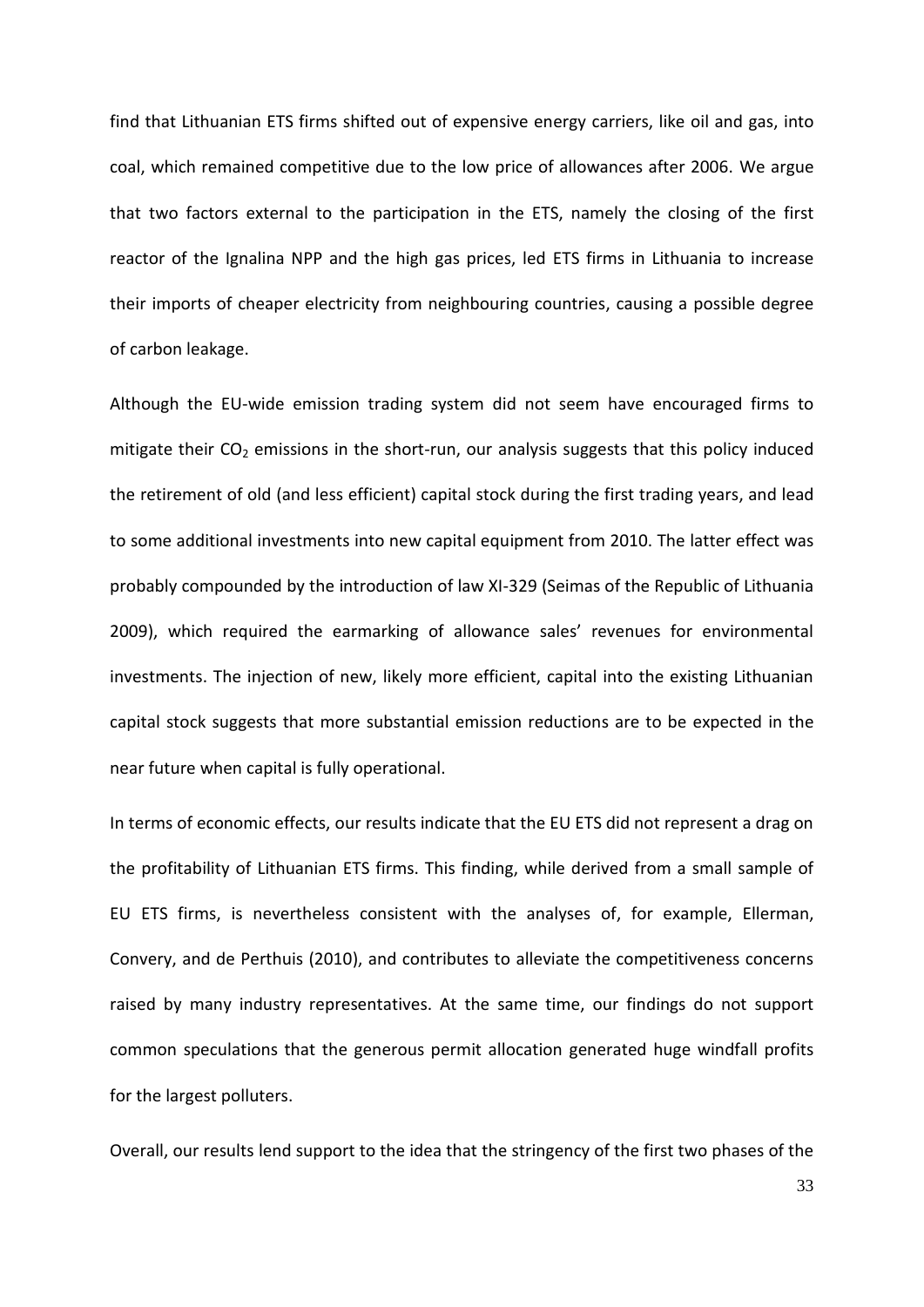EU ETS was modest at best, as we find that the EU ETS made very little difference in terms of the environmental and economic performance of the firms involved in the scheme.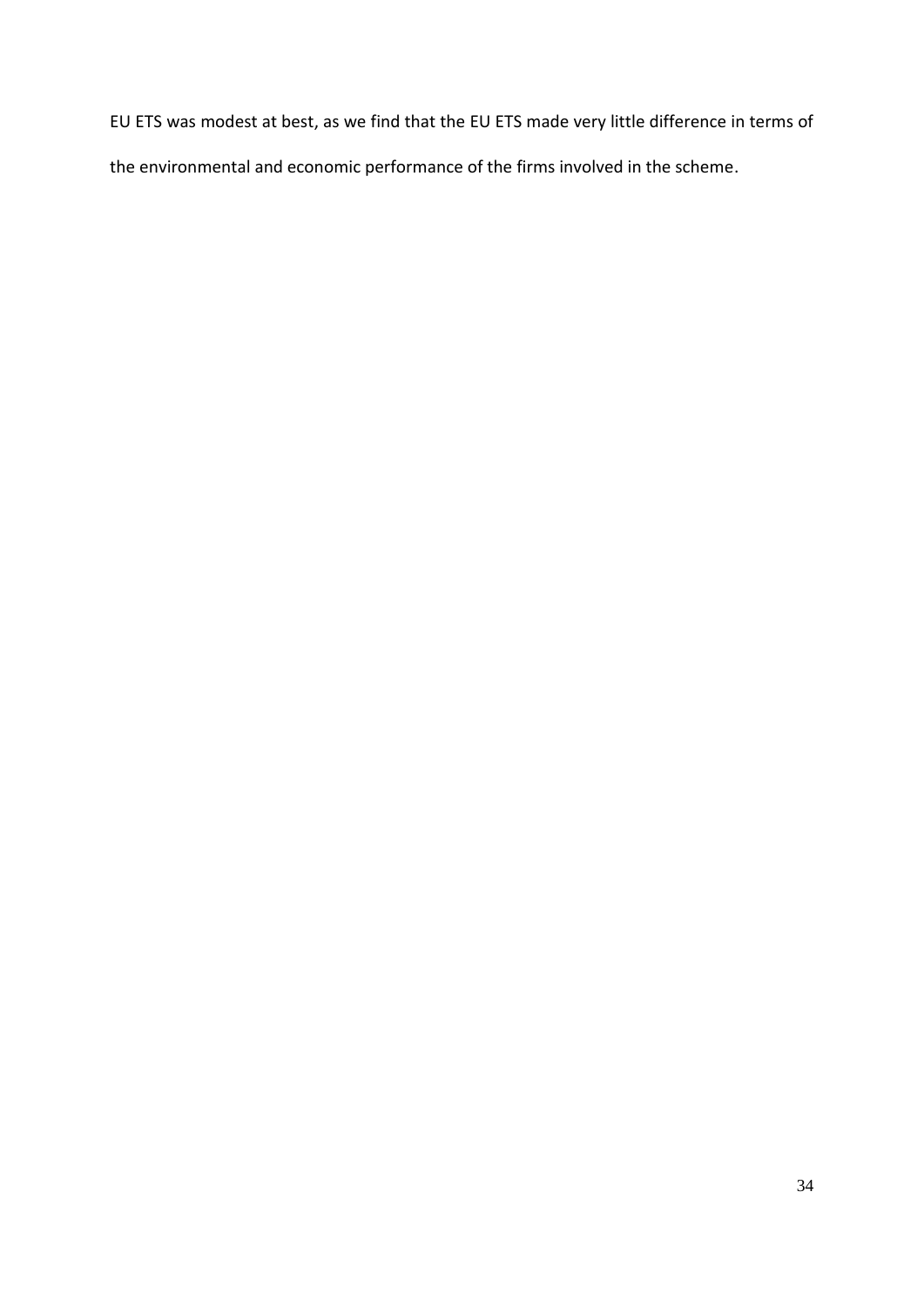# **Table 9 Effects of the EU ETS participation – environmental and economic outcome variables**

| Year                                            |            | 2005        | 2006       |             | 2007       |             | 2008        |             | 2009       |            | 2010      |           |
|-------------------------------------------------|------------|-------------|------------|-------------|------------|-------------|-------------|-------------|------------|------------|-----------|-----------|
| Method                                          | <b>NN</b>  | Kernel      | <b>NN</b>  | Kernel      | <b>NN</b>  | Kernel      | <b>NN</b>   | Kernel      | <b>NN</b>  | Kernel     | <b>NN</b> | Kernel    |
| Outcome: Changes compared to 2004               |            |             |            |             |            |             |             |             |            |            |           |           |
| $CO2$ emissions (kt)                            | 15.6       | 17.2        | $-4.0$     | $-2.6$      | 29.4       | 30.4        |             |             |            |            |           |           |
|                                                 | (16.0)     | (14.6)      | (21.4)     | (24.6)      | (40.0)     | (46.8)      |             |             |            |            |           |           |
| CO <sub>2</sub> emission intensity (t/000' LTL) | 0.017      | 0.108       | $-0.004$   | 0.057       | $-0.212$   | $-0.174$    |             |             |            |            |           |           |
|                                                 | (0.149)    | (0.144)     | (0.182)    | (0.120)     | (0.234)    | (0.218)     |             |             |            |            |           |           |
| Tangible capital assets (000' LTL)              | $-268294*$ | $-279182**$ | $-231511*$ | $-241331**$ | $-205228*$ | $-212534**$ | $-236077**$ | $-243133**$ | $-238193*$ | $-245108*$ | 138267*   | 147359**  |
|                                                 | (167868)   | (152869)    | (158402)   | (142307)    | (124378)   | (123191     | (136610)    | (129401)    | (162769)   | (153047)   | (89324)   | (86612)   |
| Profitability (000'LTL/000' LTL)                | 0.046      | 0.071       | 0.045      | 0.056       | $-0.022$   | $-0.002$ )  | $-0.119$    | $-0.112$    | $-0.116*$  | $-0.092$   | $-0.178*$ | $-0.177*$ |
|                                                 | (0.089)    | (0.075)     | (0.053)    | (0.048)     | (0.063)    | (0.049)     | (0.102)     | (0.101)     | (0.084)    | (0.085)    | (0.123)   | (0.130)   |
| Outcome: year-on-year changes                   |            |             |            |             |            |             |             |             |            |            |           |           |
| $CO2$ emissions (kt)                            | 15.6       | 17.2        | $-19.6$    | $-19.8$     | 33.4       | 33.0        |             |             |            |            |           |           |
|                                                 | (13.6)     | (14.3)      | (18.6)     | (14.4)      | (32.9)     | (33.0)      |             |             |            |            |           |           |
| CO <sub>2</sub> emission intensity (t/000'LTL)  | 0.017      | 0.108       | $-0.021$   | $-0.051$    | $-0.208*$  | $-0.232*$   |             |             |            |            |           |           |
|                                                 | (0.168)    | (0.142)     | (0.129)    | (0.117)     | (0.145)    | (0.144)     |             |             |            |            |           |           |
| Tangible capital assets (000'LTL)               | $-268294*$ | $-279182**$ | 36783*     | 37851**     | 26284*     | 28797**     | $-30849**$  | $-30599**$  | $-2116$    | $-1975$    | 376460*   | 392466**  |
|                                                 | (193011)   | (160858)    | (23768)    | (21504)     | (17504)    | (16861)     | (15774)     | (14696)     | (23362)    | (22164)    | (267101)  | (185823)  |
| Profitability (000'LTL/000'LTL)                 | 0.046      | 0.071       | $-0.001$   | $-0.016$    | $-0.067**$ | $-0.057**$  | $-0.097*$   | $-0.110**$  | 0.003      | 0.021      | $-0.062$  | $-0.085*$ |
|                                                 | (0.077)    | (0.067)     | (0.065)    | (0.058)     | (0.037)    | (0.028)     | (0.075)     | (0.058)     | (0.144)    | (0.141)    | (0.058)   | (0.059)   |

<span id="page-35-0"></span>*Notes*:

1.  $***p$  <=0.01,  $**p$  <= 0.05,  $*p$  <= 0.1, the p-values are calculated using one-tailed t-tests.

2. The bootstrapped standard errors are in the parentheses.

3. All monetary variables are in real terms.

4. There are 41 ETS firms in the treated group.

5. Kernel matching is based on 312 firms in the control group.

6. NN matching with replacement is based on 22 firms in the control group.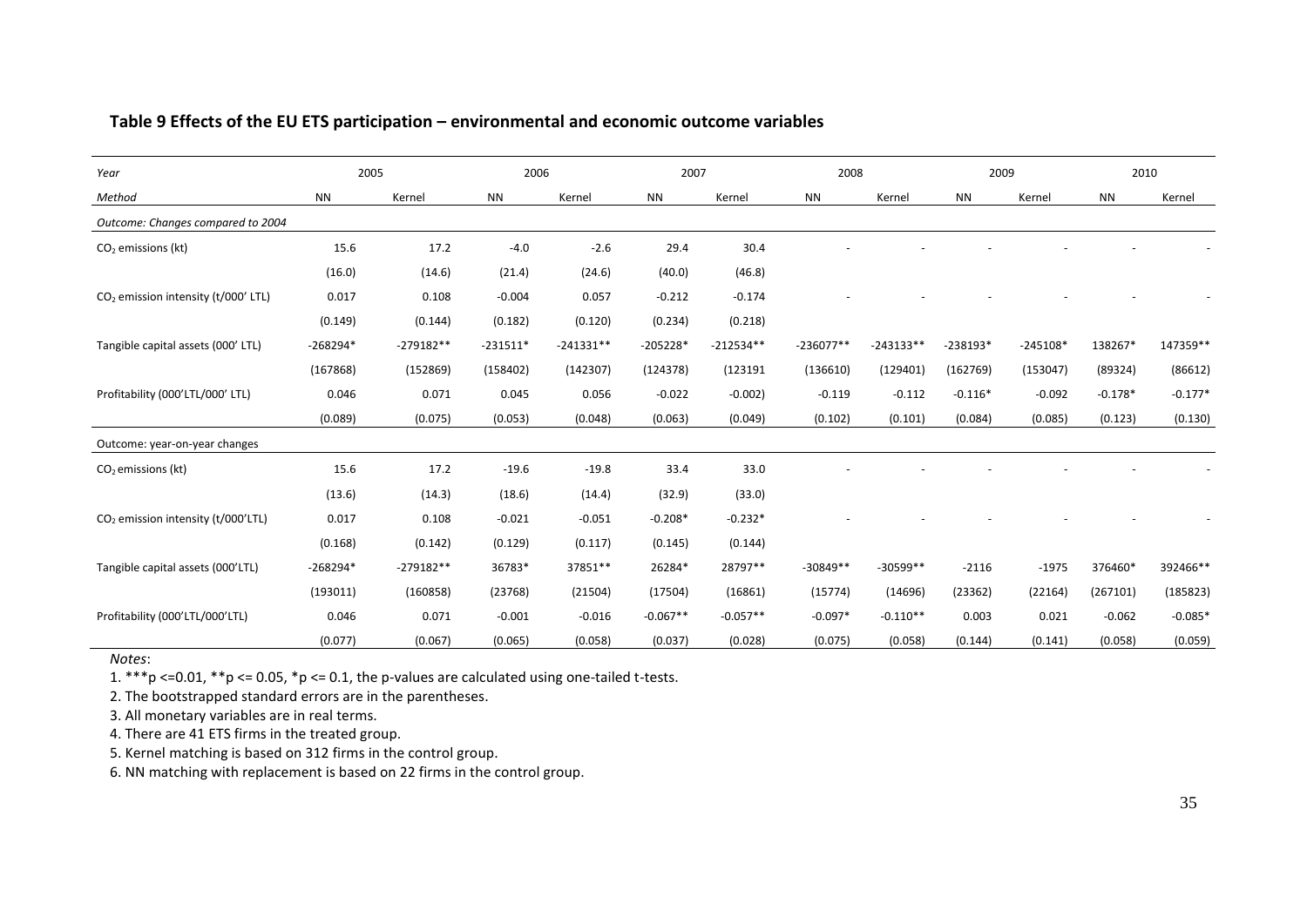#### **References**

- <span id="page-36-4"></span>Abrell, J., A. N. Faye, and G. Zachmann. 2011. Assessing the Impact of the EU ETS using Firm Level Data. In *Working Papers of BETA* Bureau d'Economie Théorique et Appliquée, UDS, Strasbourg.
- <span id="page-36-2"></span>Anderson, B., and C. Di Maria. 2011. "Abatement and Allocation in the Pilot Phase of the EU ETS." *Environmental and Resource Economics* 48 (1):83-103.
- <span id="page-36-10"></span>Anderson, B. J., F. J. Convery, and C. Di Maria. 2010. Technological Change and the EU ETS: the Case of Ireland. In *The 4th World Congress of Environmental and Resource Economists* Montreal, Canada.
- <span id="page-36-5"></span>Anger, N., and U. Oberndorfer. 2008. "Firm Performance and Employment in the EU Emissions Trading Scheme: An Empirical Assessment for Germany." *Energy Policy* 36 (1):12-22.
- Becker, S. O., and A. Ichino. 2002. "Estimation of average treatment effects based on propensity scores." *The Stata Journal* 2 (4): 358-377.
- Böhringer, C., T. Hoffmann, A. Lange, A. Löschel, and U. Moslener. 2005. "Assessing Emission Regulation in Europe: An Interactive Simulation Approach." *The Energy Journal* 26 (4): 1-22.
- <span id="page-36-9"></span>Caliendo, M., and S. Kopeinig. 2008. "Some Practical Guidance for the Implementation of Propensity Score Matching." *Journal of Economic Surveys* 22 (1):31-72.
- <span id="page-36-6"></span>Chan, H. S., L. Shanjun, and F. Zhang. 2012. Firm Competitiveness and the European Union Emissions Trading Scheme. Available at SSRN: [http://ssrn.com/abstract=2167298.](http://ssrn.com/abstract=2167298)
- <span id="page-36-3"></span>Delarue, E. D., A. D. Ellerman, and W. D'Haeseleer. 2010. "Short-term CO2 abatement in the European power sector: 2005-2006." *Climatic Change Economics* 1 (2):113-133.
- Demailly, D., and P. Quirion. 2008. "European Emission Trading Scheme and Competitiveness: A Case Study on the Iron and Steel Industry". *Energy Economics* 30 (4): 2009–2027.
- <span id="page-36-1"></span>Ellerman, A. D., and B. K. Buchner. 2008. "Over-Allocation or Abatement? A Preliminary Analysis of the EU ETS Based on the 2005-2006 Emissions Data." *Environmental and Resource Economics* 41 (2):267-287.
- <span id="page-36-0"></span>Ellerman, A.D., F.J. Convery, and C. de Perthuis. 2010. *Pricing Carbon: the European Union Emissions Trading Scheme*. Cambridge, UK: Cambridge University Press.
- <span id="page-36-7"></span>Ellerman, A.D., and R. Trotingnon. 2009. "Cross-border trading and borrowing in the EU ETS." *The Energy Journal* 30 (2):53-77.
- <span id="page-36-8"></span>Heckman, J. J., H. Ichimura, J. Smith, and P. E. Todd. 1998. "Characterizing Selection Bias Using Experimental Data." *Econometrica* 66 (5):1017-1098.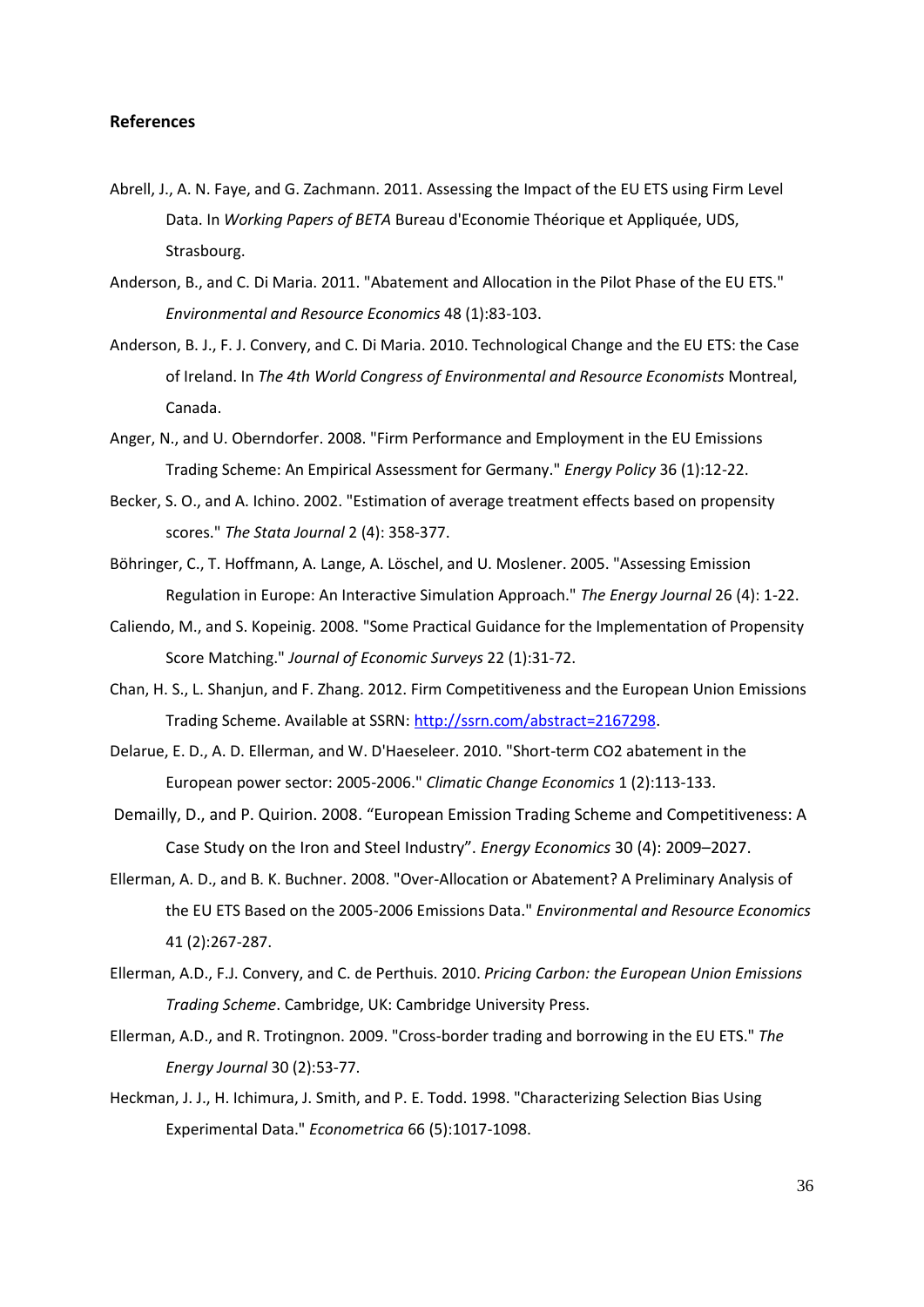- <span id="page-37-2"></span>Heckman, J. J., H. Ichimura, and P. E. Todd. 1997. "Matching as an Econometric Evaluation Estimator: Evidence from Evaluating a Job Training Programme." *Review of Economic Studies* 64 (4):605- 654.
- Imbens, G. 2004. "Nonparametric estimation of average treatment effects under exogeneity: a review." *Review of Economics and Statistics* 86 (1): 4–29.
- <span id="page-37-6"></span>Jaraitė, J., F.J. Convery, and C.Di Maria. 2010. "Transaction costs for firms in the EU ETS: lessons from Ireland." *Climate Policy* 10 (2):190-215.
- Kemfert, C., M. Kohlhaas, P. T. Truong, and A. Protsenko. 2006. "The Environmental and Economic Effects of European Emissions Trading." Climate Policy 6(4): 441-55.
- Linden, M., M. Mäkelä and J. Uusivuori. 2013. "Fuel Input Substitution under Tradable Carbon Permits System: Evidence from Finnish Energy Plants 2005–2008." The Energy Journal 34 (2): 145-167.
- Löfgren, A., M. Wråke, T. Hagberg, and S. Roth. 2013. The Effect of EU-ETS on Swedish Industry's Investment in Carbon Mitigating Technologies. In *Working paper*: Göteborg University, Department of Economics.
- <span id="page-37-0"></span>McGuinness, M., and R. Trotignon. 2007. Technical Memorandum on Analysis of the EU ETS Using the Community Independent Transaction Log. In Working paper: Centre for Energy and Environmental Policy Research, MIT, Boston.
- <span id="page-37-1"></span>National Audit Office of Lithuania. 2008. Apyvartinių Taršos Leidimų Paskirstymo ir Prekybos Sistemos Vertinimas. In *Valstybinio audito ataskaita*: National Audit Office of Lithuania.
- Neuhoff, K., K. Keats, and M. Sato. 2006. "Allocation, incentives and distorsions: the impact of EU ETS emissions allowance allocation to the electricity sector". Climate Policy, 6 (1):73–91.
- Pettersson, F., P. Söderholm, and R. Lundmark. 2012. "Fuel switching and climate and energy policies in the European power generation sector: a generalized Leontief model." *Energy Economics* 34 (4): 1064-1073.
- <span id="page-37-8"></span>Rimašauskas, S. 2009. Apyvartinių Taršos Leidimų Apskaita. Deloitte Lietuva.
- <span id="page-37-3"></span>Rosenbaum, P. R., and D. B. Rubin. 1983. "The Central Role of the Propensity Score in Observational Studies for Causal Effects." *Biometrika* 70 (1):41-55.
- <span id="page-37-4"></span>Rubin, D. B. 1990. "Formal Modes of Statistical Inference for Causal Effects." *Journal of Statistical Planning and Inference* 25:279-292.
- <span id="page-37-7"></span>Seimas of the Republic of Lithuania. 2009. Klimato kaitos valdymo finansinių instrumentų įstatymas. In *XI-329*. Vilnius.
- <span id="page-37-5"></span>Smith, J. A., and P. E. Todd. 2005. "Does Matching Overcome LaLonde's Critique of Nonexperimental Estimators?" *Journal of Econometrics* 125 (1-2):305-353.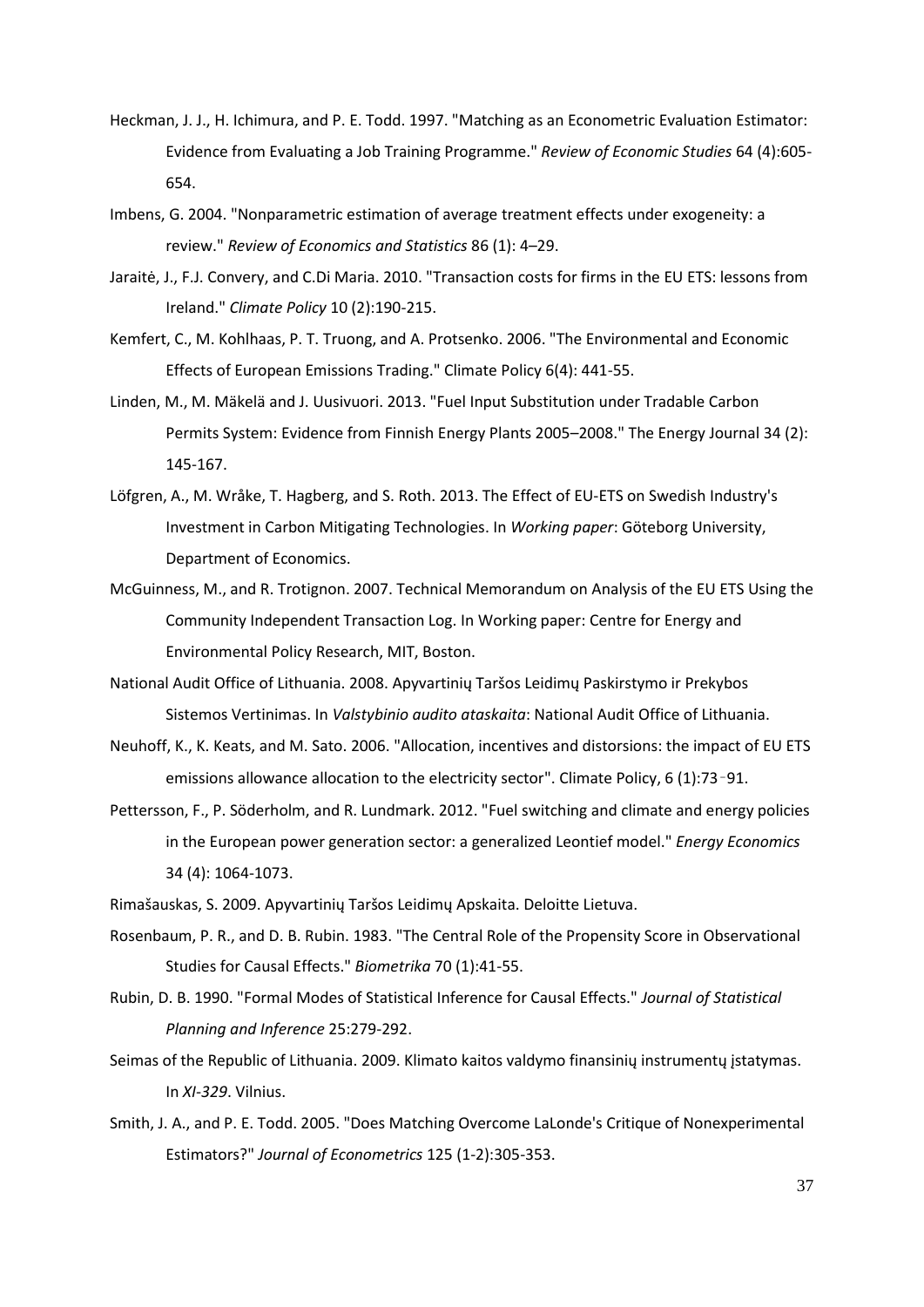<span id="page-38-5"></span>Štreimikiene, D. 2008. Lithuania's Perspective on EU ETS in 2005-2007. Lithuanian energy institute.

- <span id="page-38-3"></span>Venmans, F. 2012. "A literature-based multi-criteria evaluation of the EU ETS." *Renewable and Sustainable Energy Reviews* 16 (8):5493-5510.
- <span id="page-38-0"></span>Widerberg, A., and M. Wråke. 2009. The impact of the EU emissions trading system on CO2 intensity in electricity generation. In *Working paper*: Göteborg University, Department of Economics.
- <span id="page-38-1"></span>Yu, H. 2011. The EU ETS and Firm Profits: An Ex-post Analysis for Swedish Energy Firms. Department of Economics, Uppsala University.
- <span id="page-38-4"></span>Zapfel, P. 2007. "A Brief But Lively Chapter in EU Climate Policy: the Commission's Perspective." In *Allocation in the European Emissions Trading Scheme: Rights, Rents and Fairness*, edited by A. D. Ellerman, B. K. Buchner and C. Carraro. Cambridge University Press.
- <span id="page-38-2"></span>Zhang, Y.-J., and Y.-M. Wei. 2010. "An overview of current research on EU ETS: Evidence from its operating mechanism and economic effect." *Applied Energy* 87 (6):1804-1814.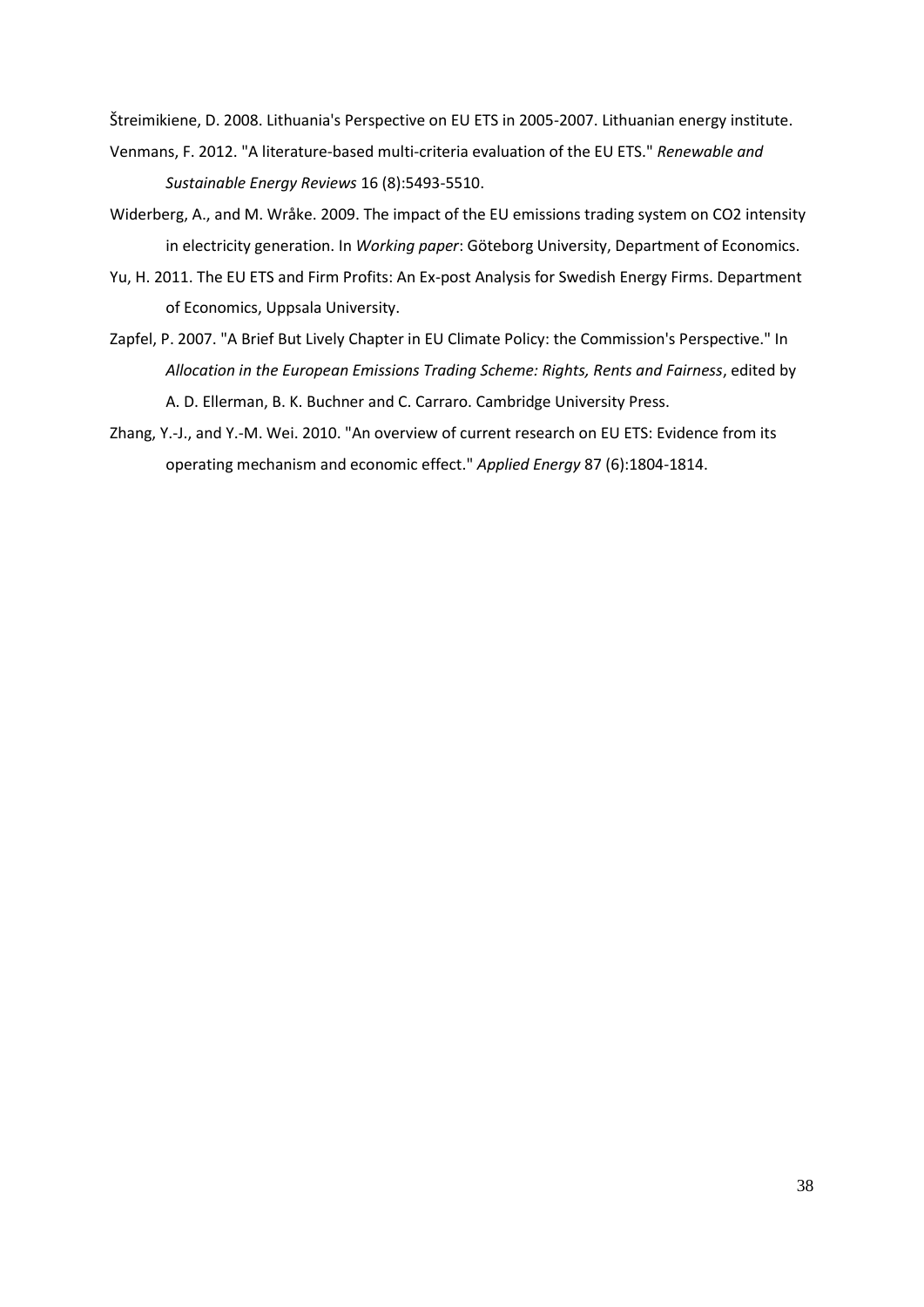# **Appendix: The conversion of fuel purchase into CO<sup>2</sup> emissions**

 $CO<sub>2</sub>$  emissions are produced when carbon based fuels are burned. Therefore we produce our  $CO<sub>2</sub>$  emissions estimates based on the amount of fossil fuels purchased (unfortunately, the data on fossil fuel use is not available) and on the carbon content of fuels. The calculation of  $CO<sub>2</sub>$  emissions can be broken down into three steps: (1) calculate fuel consumption in original units by dividing nominal fossil fuel purchases by nominal fossil fuel prices (see Table A1); (2) convert fuel units to common energy units by using specific net calorific values (see Table A2); and (3) multiply energy units by  $CO<sub>2</sub>$  emission factors to compute carbon content (see Table A3).

The LS data set provides only three types of fossil fuel purchases: coal, petroleum products and natural gas. As it is unknown what specific petroleum fuels are covered in the category of petroleum products, crude oil prices, net calorific value and  $CO<sub>2</sub>$  conversion factors are used instead.

| Fuel forms                | Unit           | 2003   | 2004   | 2005   | 2006   | 2007   | 2008   | 2009   | 2010   |
|---------------------------|----------------|--------|--------|--------|--------|--------|--------|--------|--------|
| Coal                      | LTL/tonne      | 133.1  | 143.6  | 172.5  | 165.3  | 163.2  |        |        |        |
| Crude oil                 | LTL/tonne      | 580.8  | 635.1  | 944.3  | 1303   | 1212.7 |        |        |        |
| Natural gas               | LTL/1000 $m^3$ | 243    | 229.2  | 237.2  | 339.6  | 468.3  |        |        |        |
| Electricity<br>(industry) | LTL/kWh        | 0.2252 | 0.2295 | 0.2324 | 0.2343 | 0.2602 | 0.3349 | 0.3579 | 0.4335 |

**Table A1 Lithuania's nominal fossil fuel and electricity prices, 2003-07/10**

*Sources*: Lithuanian Energy Institute and the IEA statistics database.

| Fuel forms  | Unit              | <b>NCV</b> |  |  |  |  |
|-------------|-------------------|------------|--|--|--|--|
| Coal        | TJ/Gg (kilotonne) | 25.12      |  |  |  |  |
| Crude oil   | TJ/Gg (kilotonne) | 42.3       |  |  |  |  |
| Natural gas | GJ/1000 $m^3$     | 33.49      |  |  |  |  |

## **Table A2 Lithuania's net calorific values of fossil fuels**

*Sources:* Lithuanian Energy Institute and IPCC Guidelines for National Greenhouse Gas Inventories.